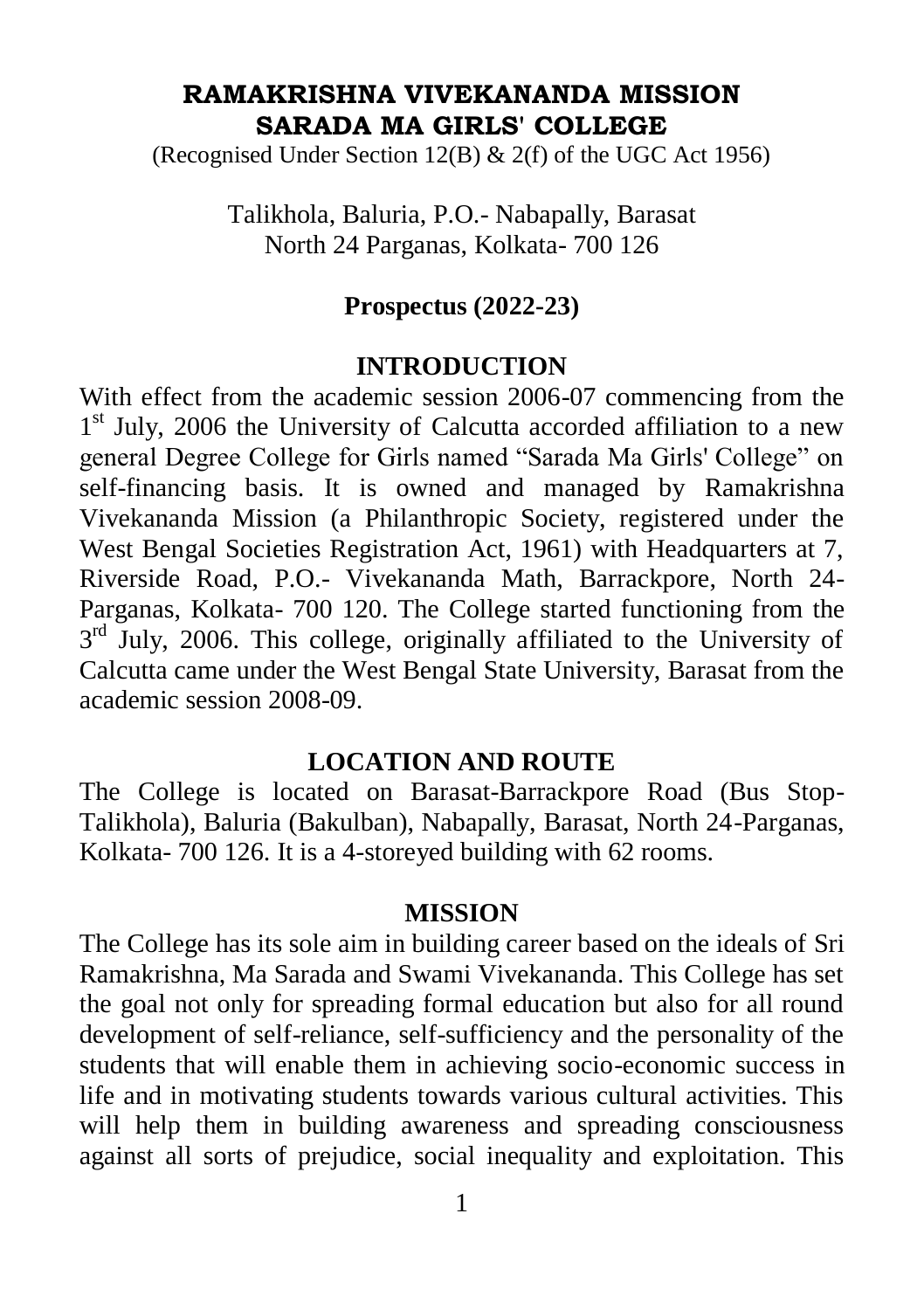College has an objective for recognising women"s role in nation building and thus inspiring students to become potential human resource in this aspect.

# **ACADEMIC SESSION**

Academic session starts from July every year and ends on June of the following year.

# **COLLEGE HOURS**

The college remains open from 11 A.M. to 5 P.M. on week days. The Library remains open during the office hours of the college.

# **A. POST GRADUATE COURSES OF STUDIES**

Four-semester P.G. course in **Food and Nutrition** (M.Sc.) was introduced in the college from the academic session 2009-10 and that in **English** (M.A.) from the academic session 2019-20. The West Bengal State University, Barasat has conferred academic autonomy to the college for the said courses.

The college has initiated research work for the teachers to improve their academic standard and also for students of PG section. A number of research papers are regularly published in the different national journals.

# **Eligibility for admission:**

*Food & Nutrition* : Three year's (or, six-semesters') regular course of B.Sc.(Hons.) in Food and Nutriton/ Biochemistry/Physiology or Microbiology with qualifying Chemistry as a general paper for at least two years duration carrying total marks of 300.

*English*: Three year's (or, six-semesters') regular course of  **B.A. (Hons.)** in English.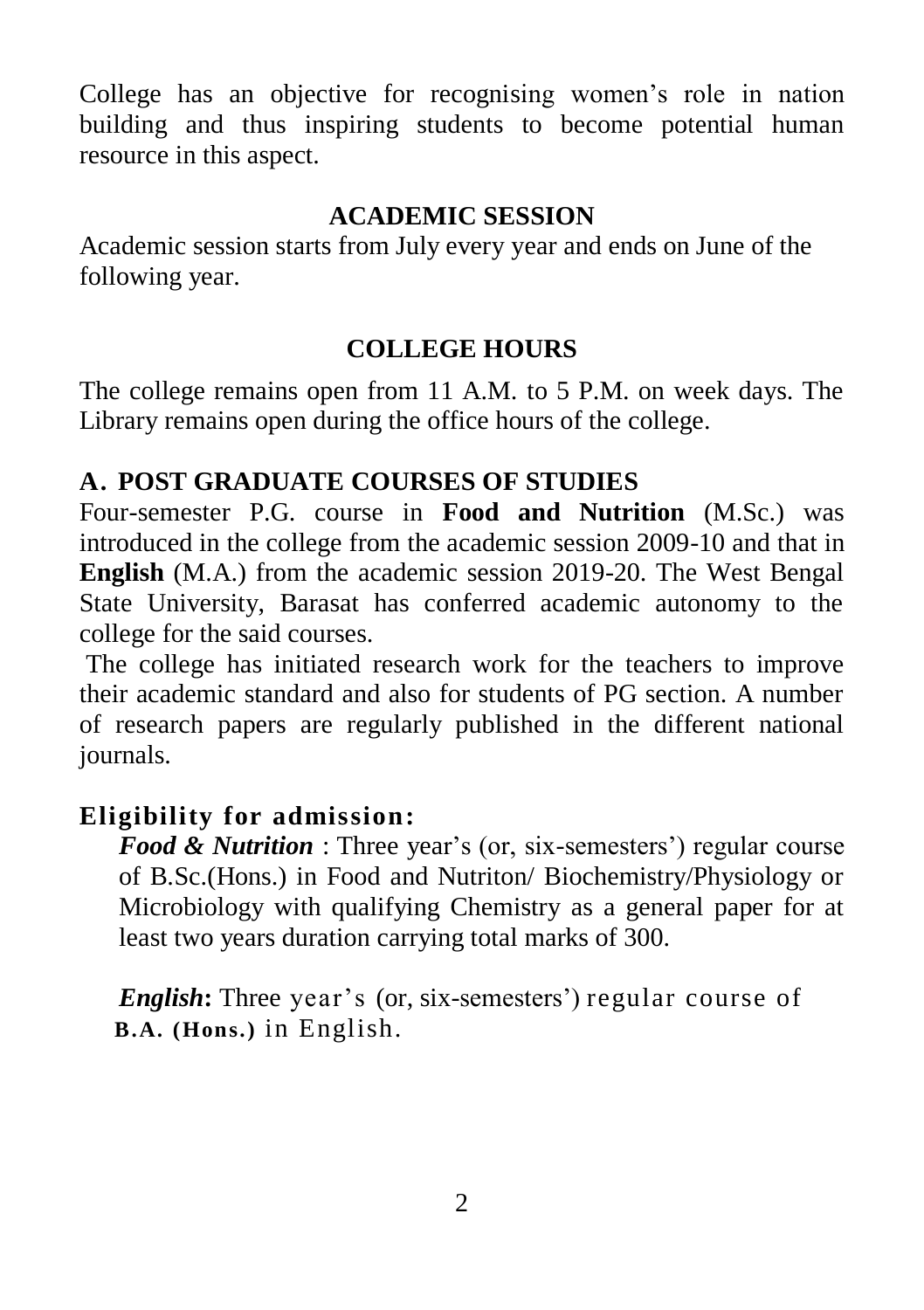### **P.G. Faculty**

#### **DEPARTMENT OF FOOD AND NUTRITION**

- 1. Dr. Sauryya Bhattacharyya, M.Sc., Ph.D.(Biochemistry) *Coordinator*
- 2. Prof. Somdutta Banerjee, M.Sc. (Food & Nutrition)

#### **Guest Faculty:**

- 1. Dr. Tapan Kumar Pal, M.Sc., Ph.D. (Biochemistry), Asst. Professor, Dept. of Biotechnology, B.I.T., Hadia,
- 2. Dr. Sibaprasad Sengupta, M.Tech, Ph.D. (Dairy & Food Engineering)
- 3. Prof. Ashish Das, M.Sc. (Chemistry)

#### **DEPARTMENT OF ENGLISH**

| 1. Prof. Mahua Bhattacharjee, M.A. | (Asst. Prof.) |
|------------------------------------|---------------|
| Teacher-in-Charge                  |               |
| 2. Prof. Swagata Pandit, M.A.      | (Asst. Prof.) |

- 3. Prof. Ishita Banerjee, M.A., M.Phil. (Asst. Prof.)
- 4. Vacant (to be recruited soon)
- 5. Vacant (to be recruited soon)

### **F E E S T R U C T U R E F O R P . G . C O U R S E S**

### $\mathbf{I}$ . **Food & Nutrition** $(\mathbf{1}^{\text{st}} \text{ semester})$ : **Admission Fees Rs 20000.00 Enrolment Fees for each of other semesters 2nd, 3rd & 4th: Rs. 18000.00**

Extra charge for Lab-based Dissertation work  $(4<sup>th</sup>$  sem):

(i) Food & Nutrition based: Rs. 6000.00

(ii) Microbiology based  $\therefore$  Rs. 8000.00

**N.B.***: Extra examination fees to be deposited during each Semester Examination. Expenses towards visits of Hospitals, Dairy Farms &*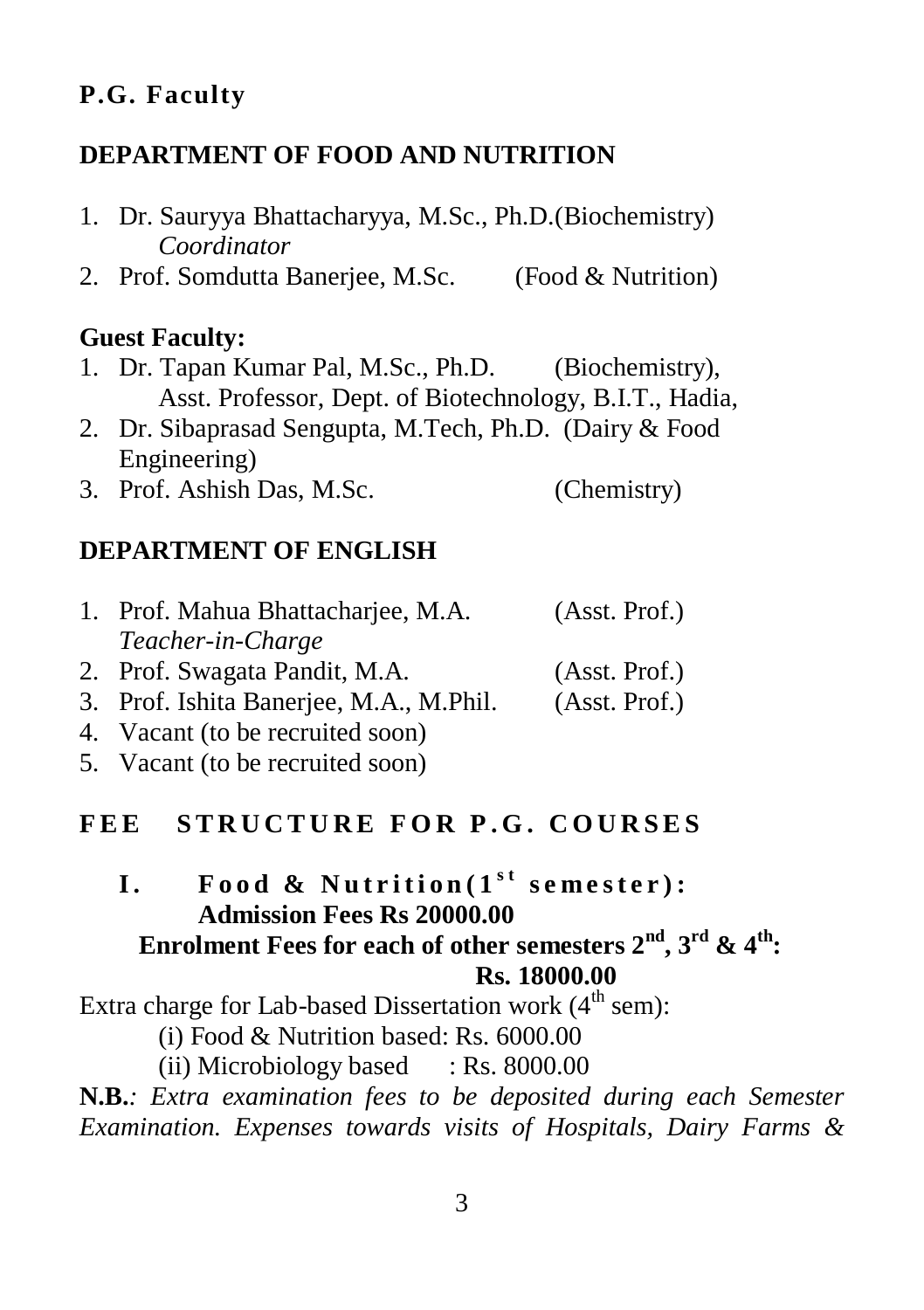*Food Testing Laboratories, Hospital Internship, Journal Club and Field work etc. are to be borne by the students.*

# II. **English**( $1^{st}$  semester): **Admission Fees Rs. 16,000.00**

**1. Enrolment Fees for each of other semesters**  $2^{nd}$ **,**  $3^{rd}$  **&**  $4^{th}$  **<b>: Rs. 15000.00** 

**N.B.***: Extra Fees to be deposited during each Semester examination. Expenses towards Journal Club and Field work etc., if any, are to be borne by the students.*

**C O L L E C T I O N O F T U IT I O N F E E S**

All the students will be required to pay total semester fees including other charges within 10 days from the date of commencement of respective semester classes, failing which a fine of Rs. 5/- per day will be charged as defaulter.

# **In case of 1st semester students the admission shall be treated as cancelled for continuous absence of first 15 days from the date of commencement of the 1st semester class.**

# **U N I V E R S I T Y F E E S**

In addition to above fees, University Registration fee, Cost of Admission Form, Certificate fee, Migration fee, if any, etc. are to be deposited as and when required.

**Fees are not refundable except caution money deposits**. All caution money deposits are refundable to the students within 3 months from the date of publication of the final results of  $4<sup>th</sup>$  semester Examination after necessary deduction for Laboratory and Library damages, breakages or losses of College property, if any. A minimum amount of 20% of the caution money deposited excluding additional breakage/ wear & tear will be deducted from each student for general breakage/ wear & tear. No interest will be paid on the caution money deposits. The caution money deposit shall be forfeited and transferred to the Principal"s Aid Fund if the same is not withdrawn within one year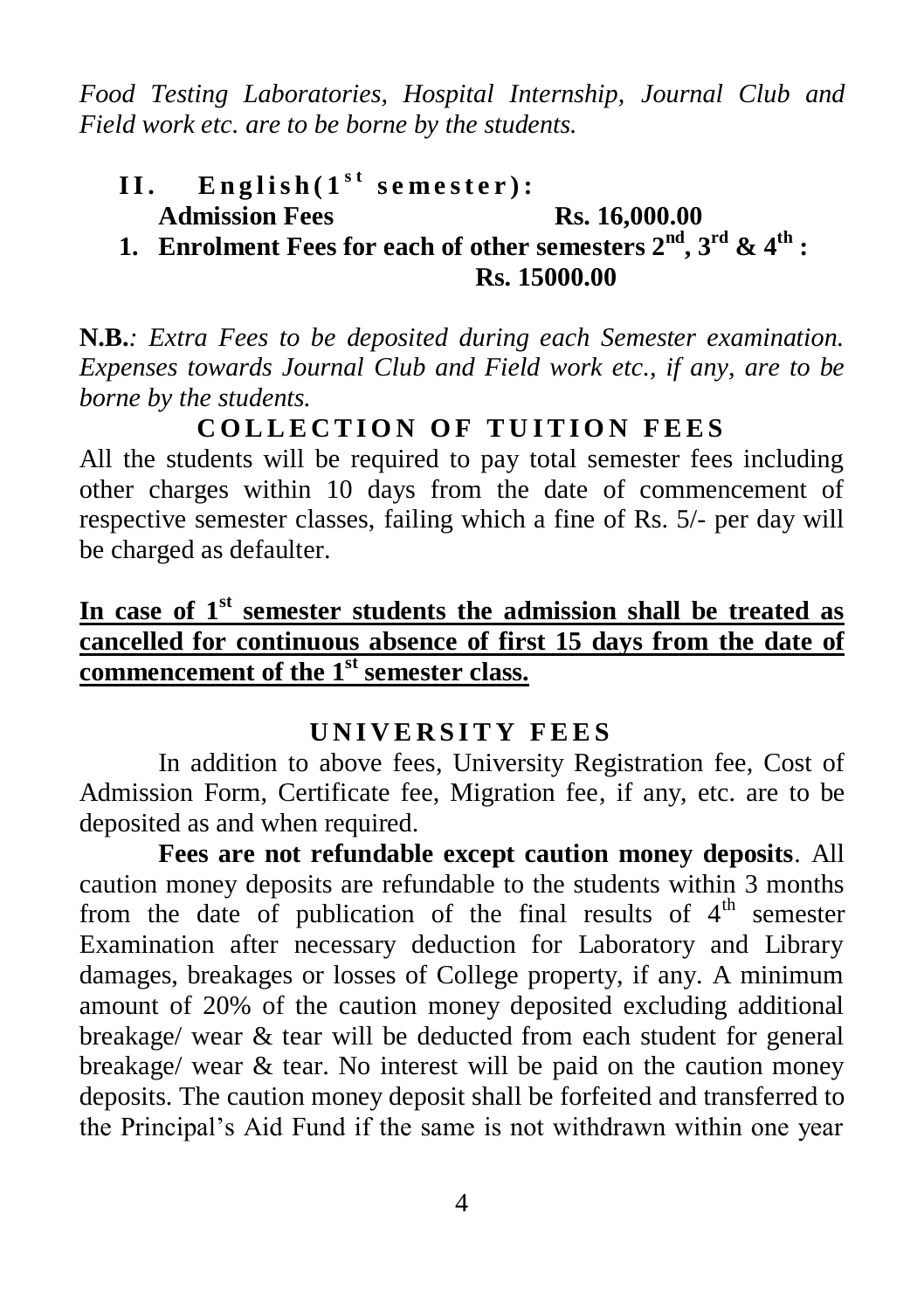from the date of leaving the College or the date of publication of the results of the final examination, whichever is earlier.

# **Cost of Admission Form / Prospectus : Rs. 200.00**

Forms are available for the post graduate courses on production of original mark-sheet of B.Sc./ B.A. (Hons.) or its equivalent examination on working days between 11 a.m. to 3 p.m.

### **B. UNDER GRADUATE COURSES OF STUDIES HONOURS**

| STREAM         | SUBJECT                        | SEM - I                            | SEM - II                               | SEM - III                            | <b>SEM - IV</b>                      | <b>SEM</b><br>$\mathbf{-} \mathbf{V}$ | <b>SEM</b><br>- VI |
|----------------|--------------------------------|------------------------------------|----------------------------------------|--------------------------------------|--------------------------------------|---------------------------------------|--------------------|
| <b>SCIENCE</b> | NUTRITION<br>AND               | $GE1 -$<br><b>CHEMISTRY</b>        | $GE2 -$<br><b>CHEMISTRY</b>            | $GE3 -$<br>PHYSIOLOGY/<br>HUMAN DEV. | $GE4 -$<br>PHYSIOLOGY/<br>HUMAN DEV. | DSE <sub>1</sub>                      | DSE3               |
|                | FOOD                           | AECC <sub>1</sub> -<br><b>ENVS</b> | $AECC2 -$<br><b>ENG/BENG</b>           | SEC <sub>1</sub>                     | SEC <sub>2</sub>                     | DSE <sub>2</sub>                      | DSE4               |
|                | <b>MICROBIOLOGY</b>            | GE1-<br><b>CHEMISTRY</b>           | $GE2-$<br><b>CHEMISTRY</b>             | $GE3-$<br>PHYSIOLOGY/<br>FOOD & NUT. | $GE4-$<br>PHYSIOLOGY/<br>FOOD & NUT. | <b>DSE1</b>                           | DSE3               |
|                |                                | $AECC1 -$<br><b>ENVS</b>           | AECC <sub>2</sub> -<br><b>ENG/BENG</b> | SEC <sub>1</sub>                     | SEC <sub>2</sub>                     | DSE <sub>2</sub>                      | DSE4               |
|                | <b>GEOGRAPHY</b>               | <b>GE1-COMP</b><br>SC./History     | GE <sub>2</sub> - COMP<br>SC./History  | $GE3-$<br>POL.SC./Edu.               | $GE4-$<br>POL.SC./Edu.               | DSE <sub>1</sub>                      | DSE3               |
|                |                                | AECC <sub>1</sub> -<br><b>ENVS</b> | AECC <sub>2</sub> -<br><b>ENG/BENG</b> | SEC <sub>1</sub>                     | SEC <sub>2</sub>                     | DSE <sub>2</sub>                      | DSE4               |
|                | <b>APPLICATION</b><br>COMPUTER | <b>GE1-FOOD</b><br>& NUT.          | <b>GE2-FOOD</b><br>& NUT.              | GE3-MCBG/<br><b>GEOGRAPHY</b>        | GE4                                  | <b>DSE1</b>                           | DSE3               |
|                |                                | AECC <sub>1</sub> -<br><b>ENVS</b> | AECC <sub>2</sub> -<br><b>ENG/BENG</b> | SEC <sub>1</sub>                     | SEC <sub>2</sub>                     | DSE <sub>2</sub>                      | DSE4               |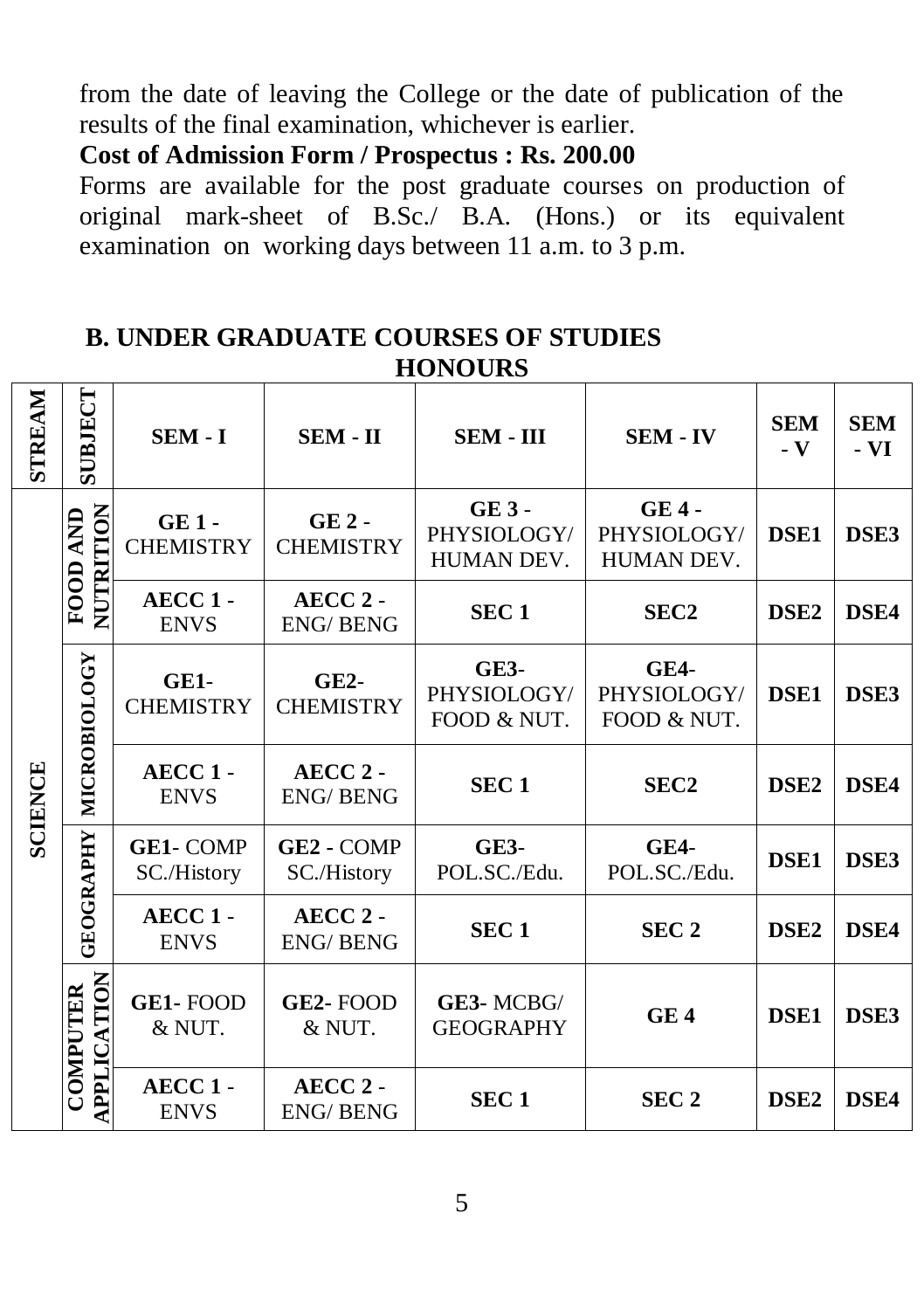| <b>HUMANITES</b> | <b>ENGLISH</b> | GE1-BENG/<br>EDU/<br>POL.SC.                     | GE2 - BENG/<br>EDU/<br>POL.SC.                 | $GE3 -$<br>HISTORY/<br><b>HUMAN DEV./</b><br>SOCIOLOGY | <b>GE4-</b><br>HISTORY/<br><b>HUMAN DEV./</b><br>SOCIOLOGY | DSE <sub>1</sub> | DSE3        |
|------------------|----------------|--------------------------------------------------|------------------------------------------------|--------------------------------------------------------|------------------------------------------------------------|------------------|-------------|
|                  |                | $AECC1 -$<br><b>ENVS</b>                         | AECC <sub>2</sub> -<br><b>ENG/BENG</b>         | SEC <sub>1</sub>                                       | SEC <sub>2</sub>                                           | DSE <sub>2</sub> | DSE4        |
|                  | BENGALI        | $GE1 - EDU/$<br>HISTORY/<br><b>HUMAN</b><br>DEV. | $GE2-EDU/$<br>HISTORY/<br><b>HUMAN</b><br>DEV. | GE3-POL.SC/<br>SOCIOLOGY                               | <b>GE4-POL.SC/</b><br>SOCIOLOGY                            | DSE <sub>1</sub> | DSE3        |
|                  |                | $AECC1 -$<br><b>ENVS</b>                         | AECC <sub>2</sub> -<br><b>ENG/BENG</b>         | SEC <sub>1</sub>                                       | SEC <sub>2</sub>                                           | DSE <sub>2</sub> | DSE4        |
|                  | EDUCATION      | GE1-BENG/<br>SOCIOLOGY                           | $GE2 - BENG/$<br><b>SOCIOLOGY</b>              | $GE3 -$<br>HISTORY/<br><b>HUMAN DEV./</b><br>COMP. APP | $GE4 -$<br>HISTORY/<br><b>HUMAN DEV./</b><br>COMP. APP.    | <b>DSE1</b>      | DSE3        |
|                  |                | $AECC1 -$<br><b>ENVS</b>                         | AECC <sub>2</sub> -<br><b>ENG/BENG</b>         | SEC <sub>1</sub>                                       | SEC <sub>2</sub>                                           | DSE <sub>2</sub> | DSE4        |
|                  | HISTORY        | GE1-BENG/<br>SOCIOLOGY                           | GE2-BENG/<br>SOCIOLOGY                         | GE3-POL.SC. $/$<br><b>EDUCATION</b>                    | GE4-POL.SC./<br><b>EDUCATION</b>                           | DSE <sub>1</sub> | DSE3        |
|                  |                | $AECC1 -$<br><b>ENVS</b>                         | AECC <sub>2</sub> -<br><b>ENG/BENG</b>         | SEC <sub>1</sub>                                       | SEC <sub>2</sub>                                           | DSE <sub>2</sub> | <b>DSE4</b> |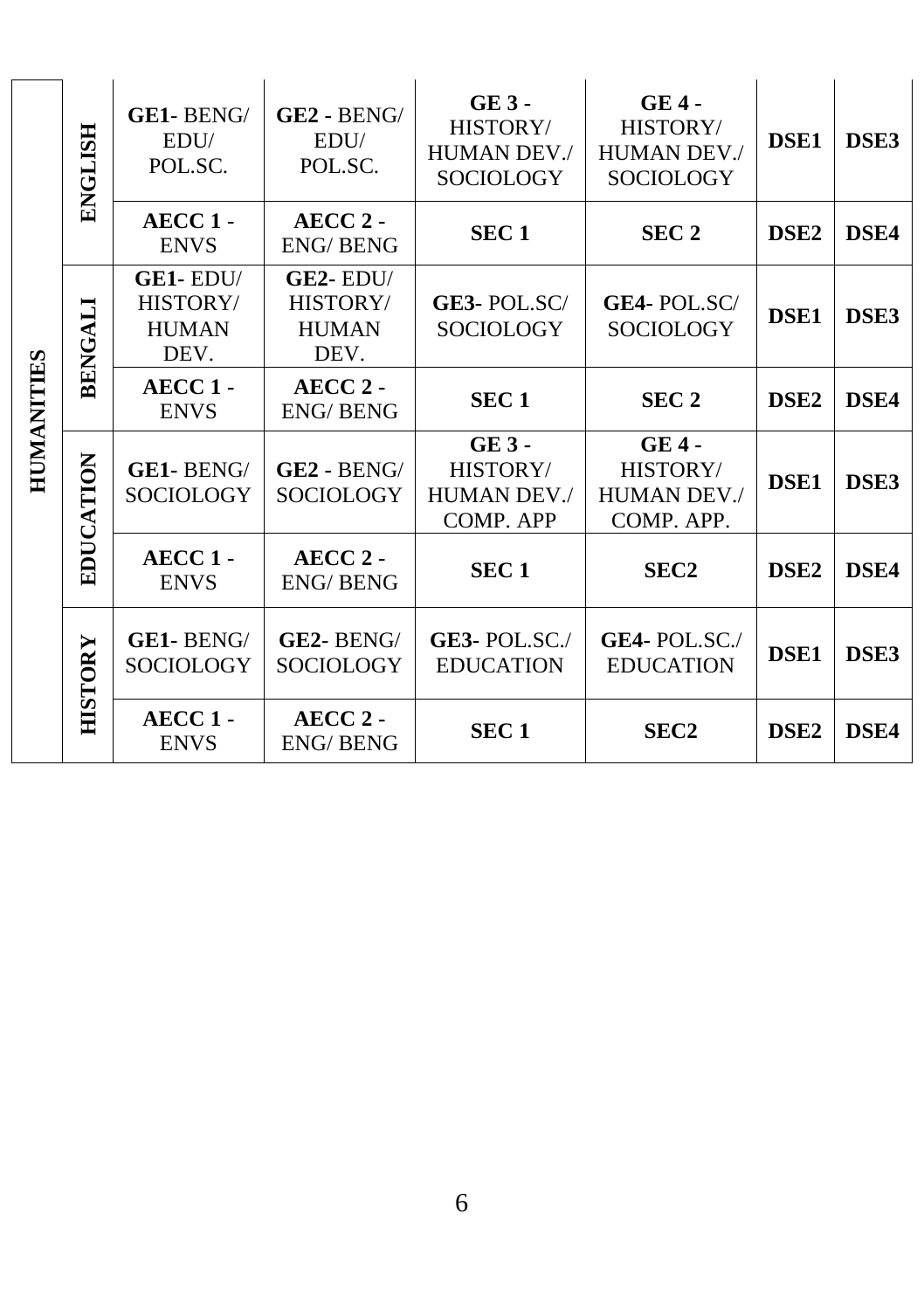# **GENERAL**

|                     |                                                  | <b>GENERAL SUBJECTS</b>                               |                              |                              |                         |                                |  |  |
|---------------------|--------------------------------------------------|-------------------------------------------------------|------------------------------|------------------------------|-------------------------|--------------------------------|--|--|
| <b>STREAM</b>       | SEM - I                                          | SEM - II                                              | SEM -<br>III                 | SEM-<br>IV                   | SEM-<br>V               | SEM-<br>VI                     |  |  |
|                     | <b>DSC 1A HISTORY/</b><br><b>EDUCATION</b>       | <b>DSC 1B</b>                                         | <b>DSC</b><br>1 <sub>C</sub> | <b>DSC</b><br>1 <sub>D</sub> | <b>DSC</b><br>1A        | <b>DSC</b><br>1B               |  |  |
| <b>HUMANITES G1</b> | DSC <sub>2</sub> A<br>SOCIOLOGY/<br>POL.SC.      | DSC <sub>2B</sub>                                     | <b>DSC</b><br>2C             | <b>DSC</b><br>2D             | <b>DSE</b><br>2A        | <b>DSC</b><br>2B               |  |  |
|                     | <b>ENGLISH</b>                                   | <b>ENGLISH</b>                                        | <b>BENG</b>                  | <b>BENG</b>                  | GE1<br><b>BENG</b>      | GE <sub>2</sub><br><b>BENG</b> |  |  |
|                     | <b>AECC1 - ENVS</b>                              | AECC2 -<br>ENG/<br><b>BENG</b>                        | SEC <sub>1</sub>             | SEC <sub>2</sub>             | SEC <sub>3</sub>        | SEC <sub>4</sub>               |  |  |
|                     | DSC <sub>1</sub> A<br><b>GEOGRAPHY</b>           | DSC <sub>1B</sub>                                     | <b>DSC</b><br>1 <sub>C</sub> | <b>DSC</b><br>1D             | <b>DSC</b><br>1A        | <b>DSC</b><br>1B               |  |  |
|                     | <b>DSC2A POL.SC.</b>                             | DSC <sub>2B</sub>                                     | <b>DSC</b><br>2C             | <b>DSC</b><br>2D             | <b>DSC</b><br>2A        | <b>DSC</b><br>2B               |  |  |
| <b>SCIENCE G2</b>   | <b>DSC3A COMP.SC.</b>                            | <b>DSC3B</b>                                          | DSC3C                        | <b>DSC3D</b>                 | <b>DSE</b><br>3A        | <b>DSE</b><br>3B               |  |  |
|                     | <b>AECC1 - ENVS</b>                              | AECC2 -<br>$\ensuremath{\mathrm{ENG}}$<br><b>BENG</b> | SEC <sub>1</sub>             | SEC <sub>2</sub>             | SEC <sub>3</sub>        | SEC <sub>4</sub>               |  |  |
|                     | DSC <sub>1</sub> A<br>COMP.APPL.                 | DSC <sub>1B</sub>                                     | <b>DSC</b><br>1C             | <b>DSC</b><br>1 <sub>D</sub> | <b>DSC</b><br><b>1A</b> | <b>DSC</b><br>1B               |  |  |
| <b>SCIENCE G3</b>   | DSC <sub>2</sub> A<br>GEOGRAPHY/<br>MICROBIOLOGY | DSC <sub>2B</sub>                                     | <b>DSC</b><br>2C             | <b>DSC</b><br>2D             | <b>DSE</b><br>2A        | <b>DSC</b><br>2B               |  |  |
|                     | <b>DSC3A</b><br>FOOD & NUT.                      | DSC3B                                                 | DSC3C                        | <b>DSC</b><br>3D             | <b>DSE</b><br>3A        | <b>DSE</b><br>3B               |  |  |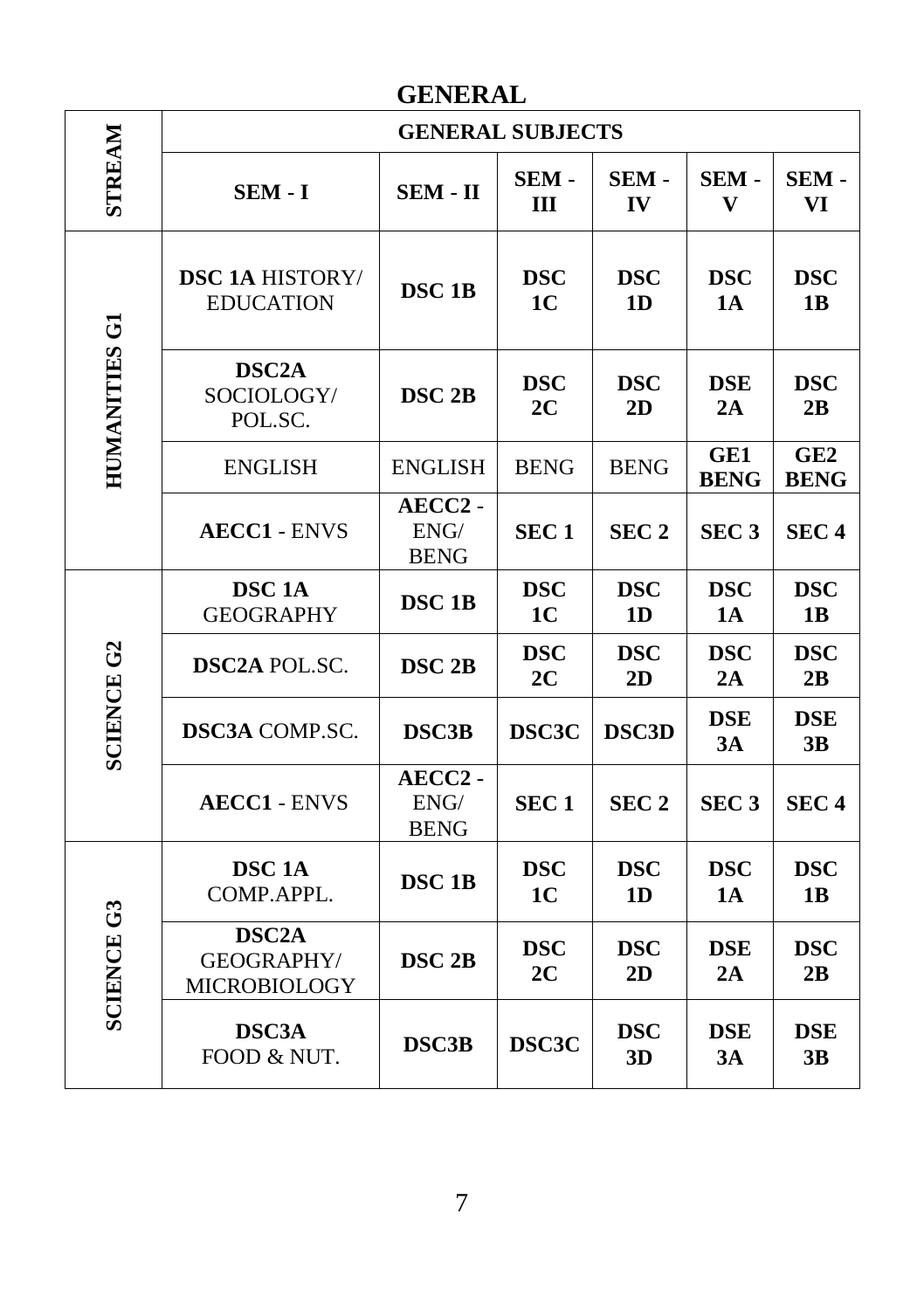#### **Faculty and Other Staff**

# Prof. Mahua Bhattacharjee, M.A. **Teacher-in-Charge**  Prof. Sujit Kr. Sadhukhan, M.C.A., M.Tech (IT) **Deputy Teacher-in-Charge**

#### DEPARTMENT OF FOOD AND NUTRITION

- 1. Prof. Nivedita Bhattacherjee, M.Sc, M.Phil,(Asst. Prof.)
- 2. Dr. Sauryya Bhattacharyya, M.Sc., Ph.D (Asst. Prof.)
- 3. Prof. Somdutta Banerjee, M.Sc. (Asst. Prof.)
- 4. Prof. Susmita Das, M.Sc. (Asst. Prof.)
- 5. Prof. Ankita Basu, M.Sc. (Asst. Prof.)
- 6. Dr. Sibaprasad Sengupta, M.Tech, Ph.D in Dairy & Food Engineering (Guest Faculty)
- 7. Smt. Sumona Dutta Paul, B.Sc., (Lab Asst.)
- 8. Smt. Ashima Sarkar (Field Asst.)
- 9. Smt. Manibala Mondal (Lab Attendant)

# DEPARTMENT OF COMPUTER APPLICATION

- 1. Prof. Sujit Kr. Sadhukhan, M.C.A., M.Tech(IT) (Asst. Prof.)
- 2. Prof. Nabanita Roy, M.Sc. (Asst. Prof.)
- 3. Vacant(to be recruited soon)
- 4. Vacant(to be recruited soon)

#### DEPARTMENT OF MICROBIOLOGY

- 1. Prof. Mou Saha, M.Sc. (Asst. Prof.)
- 2. Prof. Arpita Ghosh, M.Sc. (Asst. Prof.)
- 3. Prof. Saheli Parvin, M.Sc. (Asst. Prof.)
- 4. Vacant(to be recruited soon)
- 8

- 
-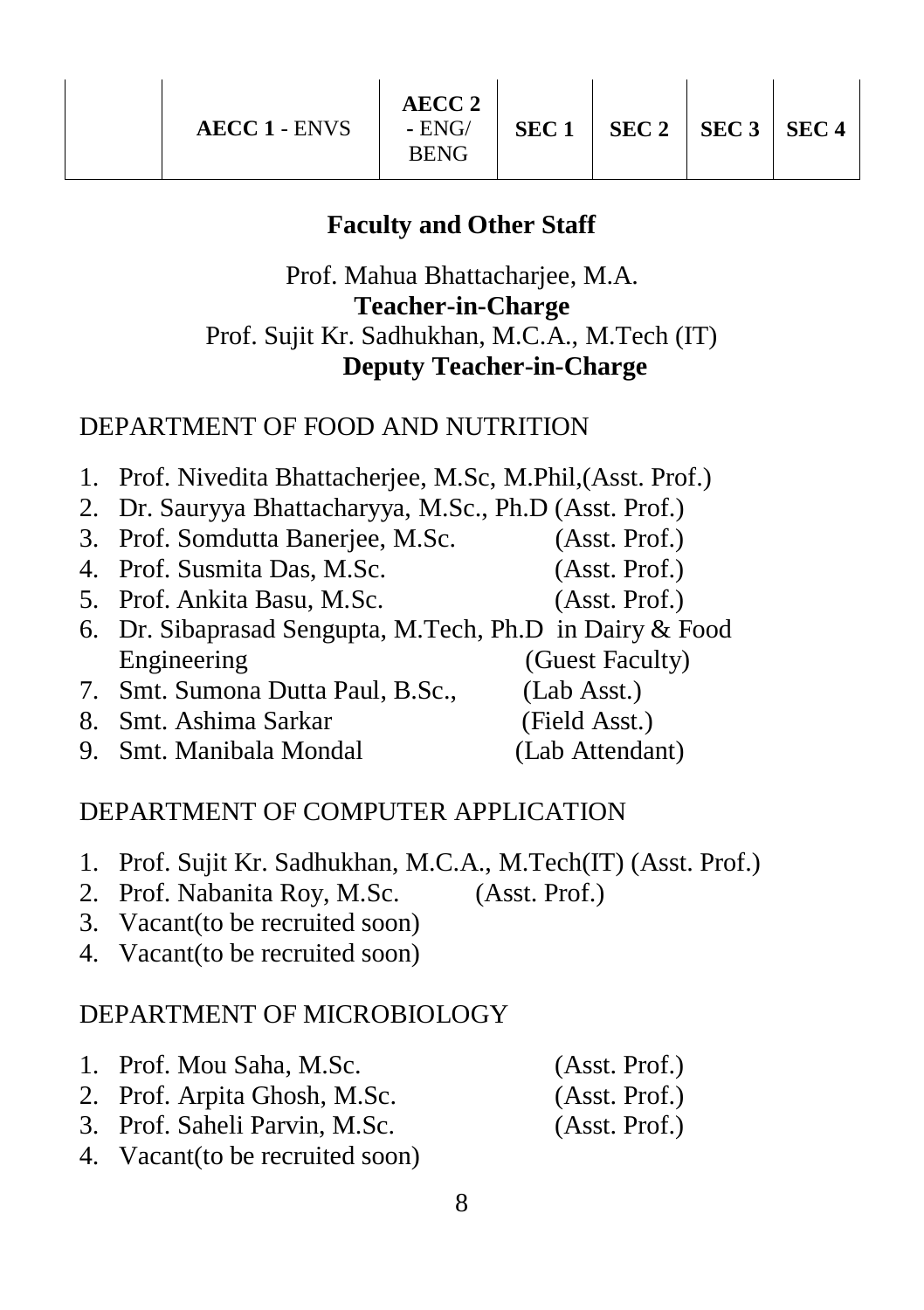- 5. Dr. Sauryya Bhattacharyya, M.Sc., Ph.D (Biochemistry)
- 6. Smt. Firdousi Khatun, B.Sc.,
- 7. Smt. Anjana Das (Lab Attendant)

# DEPARTMENT OF CHEMISTRY

1. Prof. Sarmistha Bera, M.Sc. (Asst. Prof.) 2. Prof. Asis Das, M.Sc. (Part time) 3. Vacant(to be recruited soon) (Lab Asst.) 4. Smt. Rabiya Bibi (Lab Attendant)

### DEPARTMENT OF HUMAN DEVELOPMENT

| 1. Dr. Olivia Ganguly, M.Sc., Ph.D. | (Asst. Prof.) |
|-------------------------------------|---------------|
|-------------------------------------|---------------|

### DEPARTMENT OF PHYSIOLOGY

1. Vacant(to be recruited soon)

# DEPARTMENT OF GEOGRAPHY

|    | 1. Prof. Arijita Chakraborty, M.Sc.     | (Asst. Prof.) |
|----|-----------------------------------------|---------------|
|    | 2. Prof. Ruchira Gupta, M.Sc.           | (Asst. Prof.) |
|    | 3. Prof. Swetangee Chowdhury, M.Sc.     | (Asst. Prof.) |
|    | 4. Vacant (to be recruited soon)        |               |
| 5. | Smt. Riya Halder, B.Sc.(H)              | (Lab Asst.)   |
|    | DEPARTMENT OF ENGLISH                   |               |
|    | 1. Prof. Mahua Bhattacharjee, M.A.      | (Asst. Prof.) |
|    | Teacher-in-Charge                       |               |
|    | 1. Prof. Swagata Pandit, M.A.           | (Asst. Prof.) |
|    | 2. Prof. Ishita Banerjee, M.A., M.Phil. | (Asst. Prof.) |
|    | 3. Prof. Shuvani Sengupta, M.A.         | (Asst. Prof.) |
|    | 4. Vacant (to be recruited soon)        |               |
|    |                                         |               |
|    | DEPARTMENT OF BENGALI                   |               |
|    | 1. Dr. Saoni Dutta, M.A., Ph.D.         | (Asst. Prof.) |

- 2. Prof. Debasree Das,M.A.,M.Phil, (Asst. Prof.)
- 3. Vacant( to be recruited soon)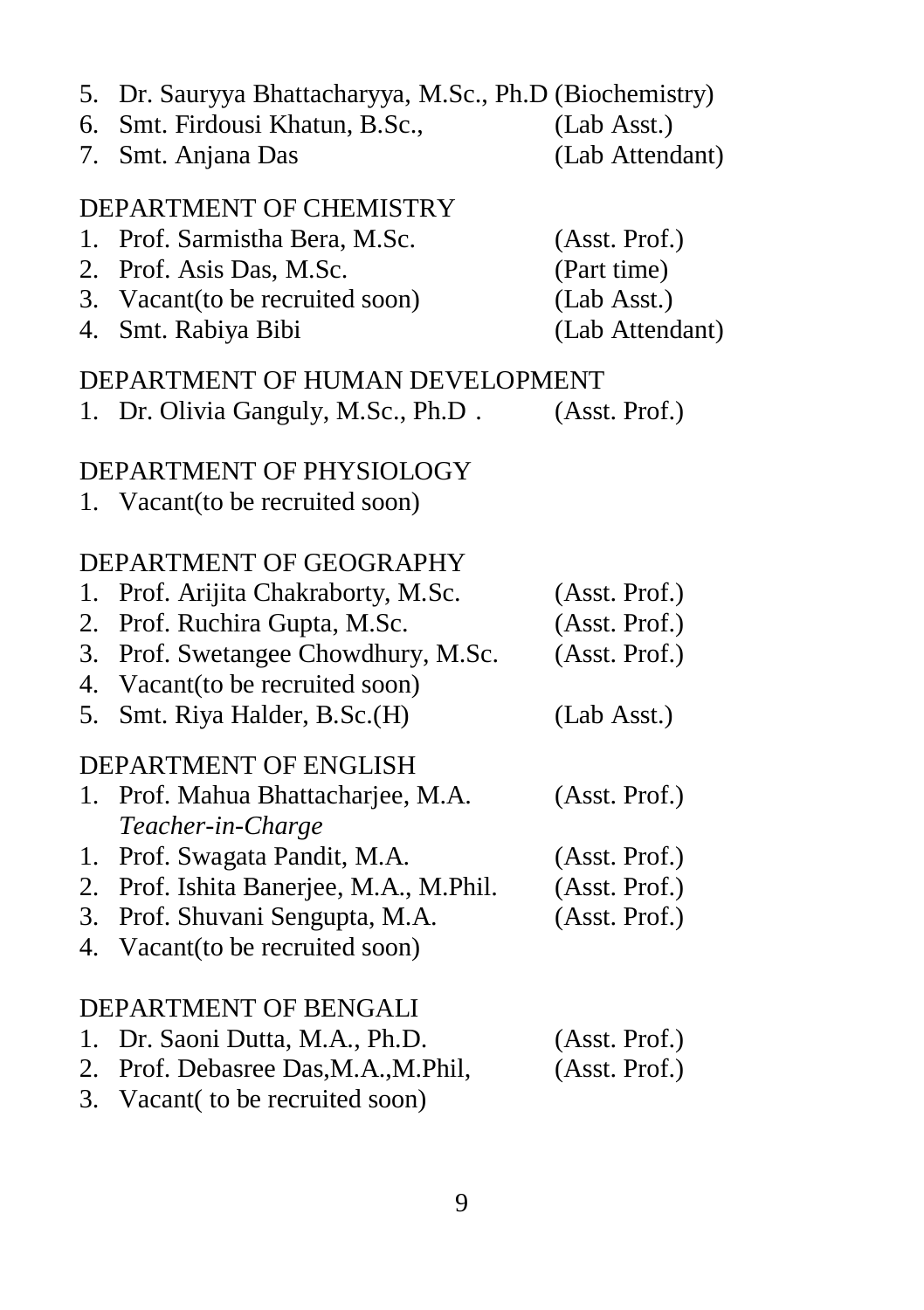#### DEPARTMENT OF EDUCATION

- 1. Dr. Manjari Bhattacharya, M.A. , Ph.D. (Asst. Prof.)
- 2. Prof. Ishita Roy, M.A. (Asst. Prof)
- 3. Prof. Sonia Mamataj, M.A. (Asst. Prof.)

#### DEPARTMENT OF HISTORY

| 1. Prof. Tusu Shaw, M.A.           | (Asst. Prof.) |
|------------------------------------|---------------|
| 2. Prof. Laboni Das, M.A., M.Phil. | (Asst. Prof.) |
| 3. Prof. Paulami Ghosh, M.A.       | (Asst. Prof.) |

#### DEPARTMENT OF SOCIOLOGY 1. Prof. Sumita Roy, M.A. (Asst. Prof.)

#### DEPARTMENT OF POLITICAL SCIENCE

1. Prof. Joyeeta Chatterjee, M.A. (Asst. Prof.)

#### LIBRARY

- 1. Smt. Riya Biswas, M.L.I.Sc. (Librarian)
- 2. Smt. Soma Mukherjee, M.A., Dip. Lib. (Asst. Librarian )

#### **OFFICE**

| 1. Sri Sujit Dutta., B.Com      | Head Clerk-cum-Cashier |
|---------------------------------|------------------------|
| 2. Sri Abhijit Kumar Pal, B.Com | <b>Clerk</b>           |
| 3. Sri Avi Majumder, M.A.       | Office Asst.           |
| 4. Smt. Lakshmi Dutta           | Peon                   |
| 5. Smt. Sona Saha               | Peon                   |

#### **ADMISSION OF STUDENTS**

The College will admit only girl students without any distinction of caste or creed in different courses. Admission in different classes is made on the basis of norms and principles determined by the Admission sub-committee of the College following the relevant rules and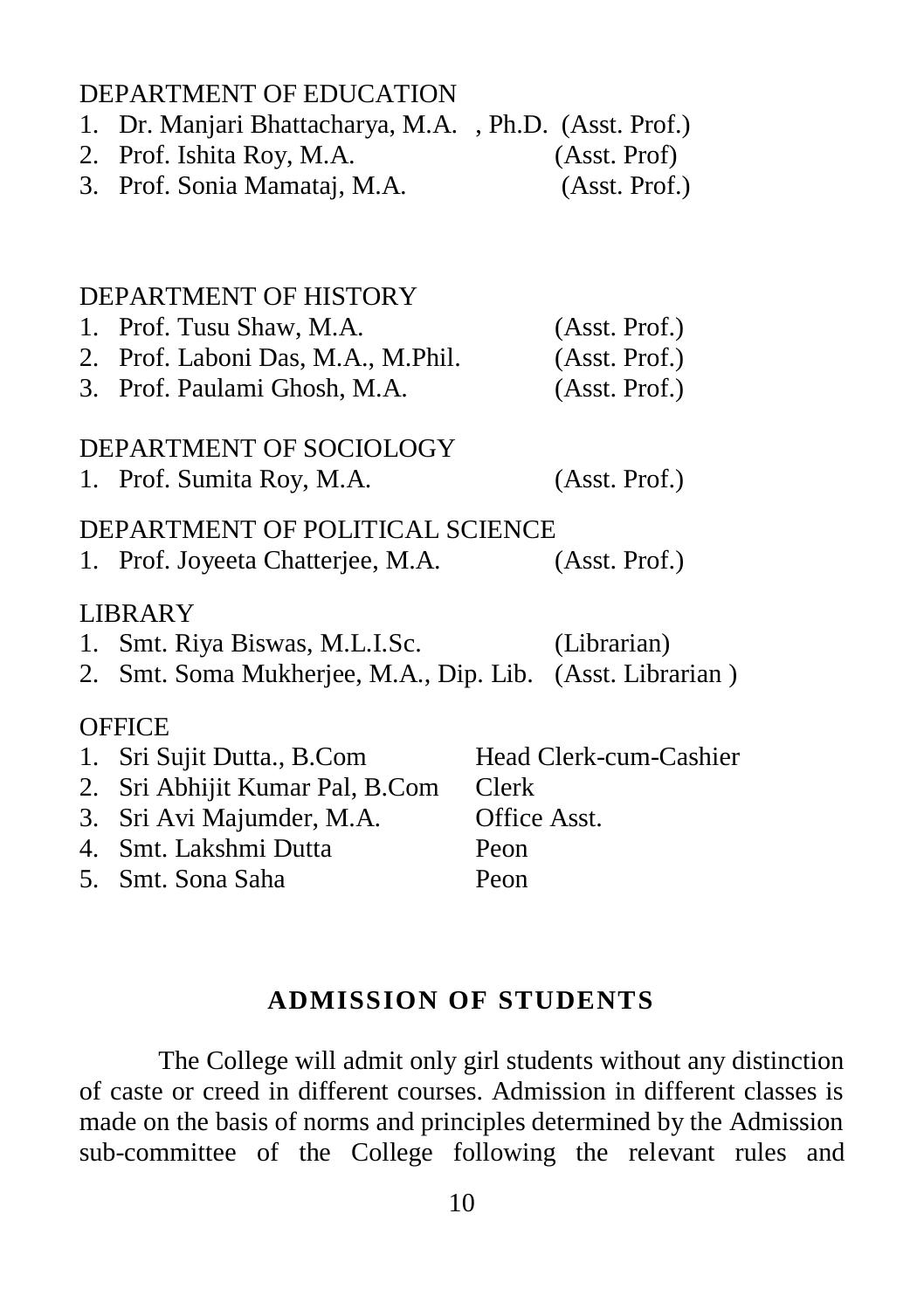regulations of the University.

Applications for admission are to be made to the Principal of the College in prescribed form with results of the Higher Secondary or equivalent  $(10+2)$  Examination with 5 recognized subjects including English and Vernacular and there should not be more than two language subjects.

Application form along with the prospectus will be available on working days between 11 a.m. to 3 p.m. on production of original marksheet of the said examination. Each application for admission must be accompanied by the following documents:

- (a) Self-attested copy of the mark-sheet of previous qualifying examination.
- (b) Self-attested copy of the admit card of Madhyamik or equivalent examination as age-proof.
- (c) Self-attested copy of SC/ST certificate issued by the Government of West Bengal.

**Original documents are to be produced at the time of admission.** No change in combination of subjects will be allowed after admission.

Admission to the College will be strictly in order of merit.

*N.B.: No admission will be allowed after the last date fixed by the University*.

# **ELIGIBILITY FOR ADMISSION IN HONOURS COURSES**

A candidate taking up Honours Course in a subject must obtain:

(i) a minimum of 50% marks in aggregate and 45% marks in the subject or related subject at the previous qualifying examination

Or

(ii) 55% marks in the subject or related subject at the previous qualifying examination

Or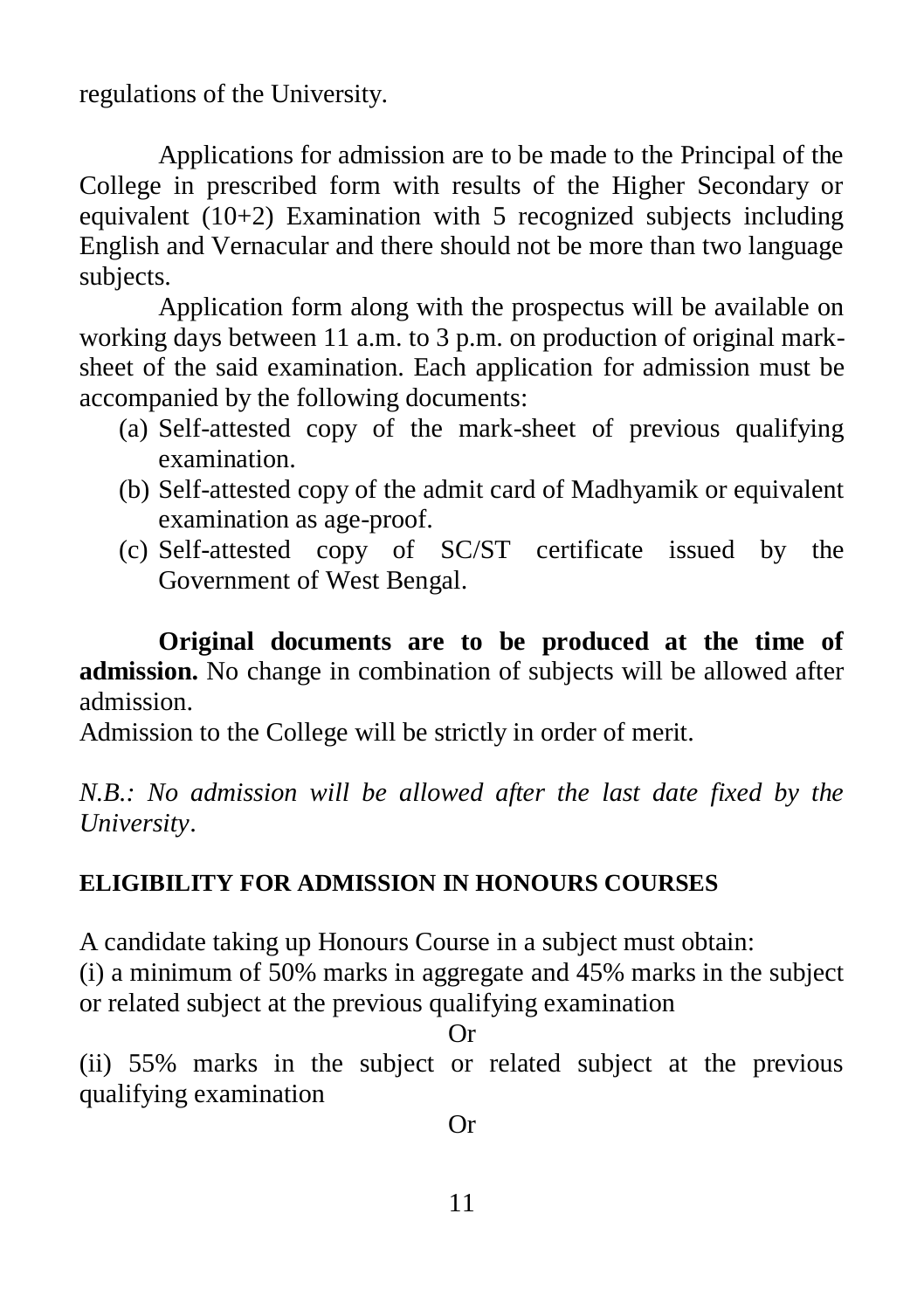(iii) 50% marks in aggregate when the candidate has not studied the subject in his/her previous qualifying examination provided all other clauses are satisfied.

However, candidates belonging to the Scheduled Castes or Scheduled Tribe community taking up Honours Course of study must have obtained a minimum of 40% marks in the aggregate or 40% marks in the subject or related subjects at the previous qualifying examinations, as the case may be.

**ENGLISH (HONS.), BENGALI (HONS.), GEOGRAPHY (HONS.) and HISTORY (HONS.) :** The candidate must pass10+2 examination with marks prescribed by the University.

**FOOD & NUTRITION (HONS.):** The candidate must pass Chemistry at the previous qualifying examination with marks prescribed by the University and have to take up Chemistry as one of the elective subjects.

**MICROBIOLOGY (HONS.):** The candidate must pass Chemistry and Biology/Bio-Technology at the previous qualifying examination with marks prescribed by the University and have to take up Chemistry as one of the elective subjects.

**EDUCATION (HONS.):** The candidate must pass10+2 examinations with marks prescribed by the University. The subjects Psychology/ Philosophy/Mathematics/ Sociology/ Economics/Political Science/ History are to be treated as related subjects.

# **RESERVATION OF SEATS**

As per Government orders, of the total seats 22% are reserved for Scheduled Caste and 6% for Scheduled Tribe students. These seats will, however, be treated as open to others, if suitable candidates are not available.

# **T R A N S F E R**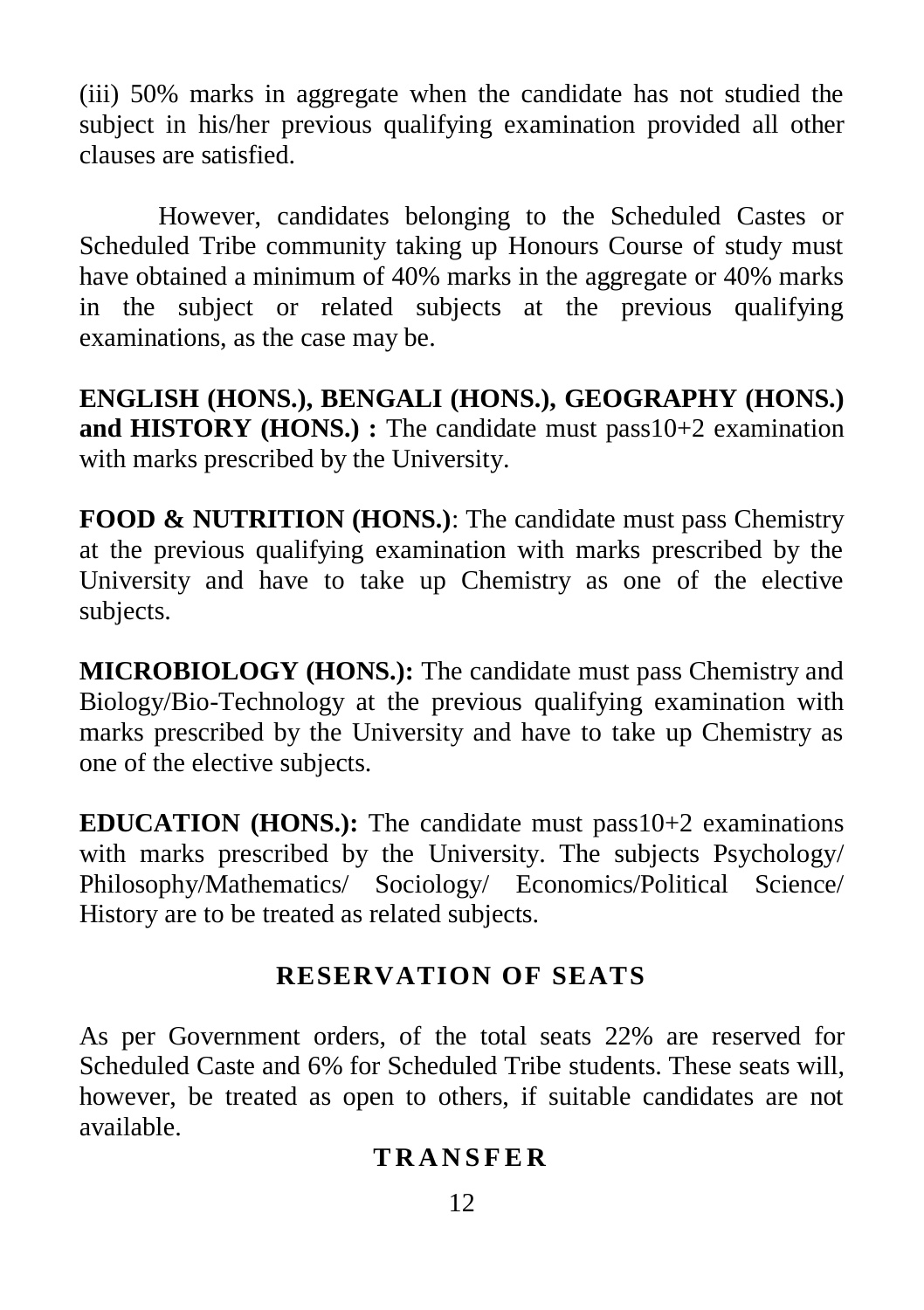One month's notice is required for seeking transfer. Students seeking transfer in the midst of a session are liable to pay all annual charges (including annual session charges) in full in addition to the transfer fee of Rs.200.00. *Application for transfer certificate must be signed by both the guardian and the student.*

# **C H A N G E O F A D D R E S S**

Students must promptly intimate in writing to the Principal any change of address and contact number during their period of study in the College. The College does not take any responsibilities for delivery of letters etc., to students through the College address.

**College Uniform** : Every student must wear red-bordered saffron sari and red blouse/ Salwar suit (as per uniform code).

# FEE STRUCTURE

All fees and charges along with caution money deposit (one time) are to be paid at the time of admission.

| 1 ST<br><b>SEMESTER</b>  | Food &<br>Nut(H) | B.Sc. Comp.<br>$Appl.(H)$ /<br>Microbio(H)/<br>Geography(H) | Beng(H)/Eng(H)/<br>Hist(H)/Educ(H) |
|--------------------------|------------------|-------------------------------------------------------------|------------------------------------|
| <b>Admission Fees</b>    | 7600.00          | 8100.00                                                     | 4100.00                            |
| <b>Semester</b>          | Food &<br>Nut(H) | B.Sc. Comp.<br>$Appl.(H)$ /<br>Microbio(H)/<br>Geography(H) | Beng(H)/Eng(H)/<br>Hist(H)/Educ(H) |
| <b>Enrolment</b><br>Fees | 7100.00          | 7600.00                                                     | 3900.00                            |

# **HONS. COURSE :**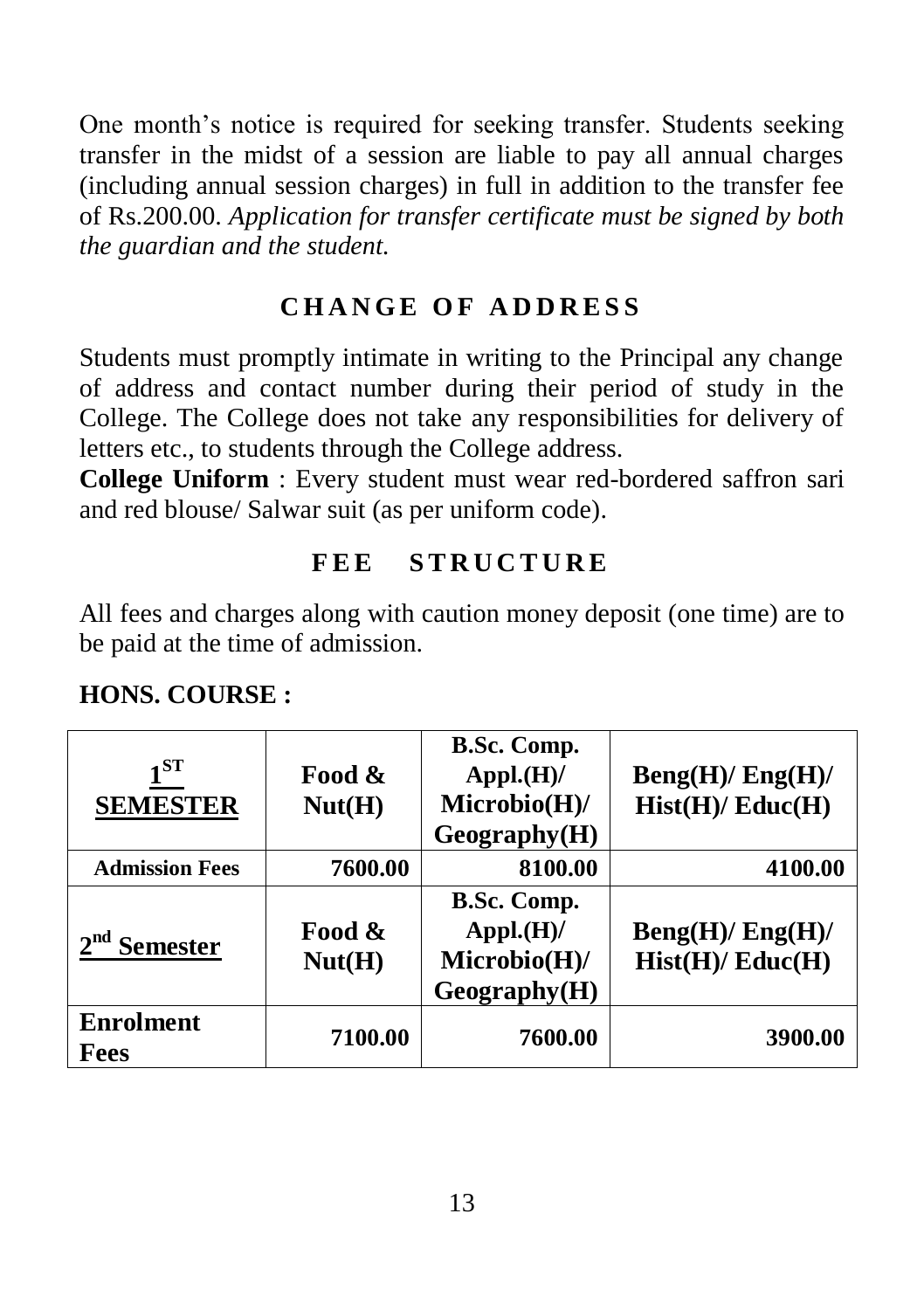| 3 <sup>rd</sup> Semester        | Food &<br>Nut(H)                   | B.Sc. Comp.<br>$\mathbf{Appl.}(\mathbf{H})$ /<br>Microbio(H)/<br>Geography(H) | Beng(H)/Eng(H)/<br>Hist(H)/Educ(H) |
|---------------------------------|------------------------------------|-------------------------------------------------------------------------------|------------------------------------|
| <b>Enrolment</b><br><b>Fees</b> | 7600.00                            | 8100.00                                                                       | 4100.00                            |
| 4th<br><b>SEMESTER</b>          | Food &<br>Nut(H)                   | B.Sc. Comp.<br>$\mathbf{Appl.}(\mathbf{H})$ /<br>Microbio(H)/<br>Geography(H) | Beng(H)/Eng(H)/<br>Hist(H)/Educ(H) |
| <b>Enrolment</b><br><b>Fees</b> | 7600.00                            | 8100.00                                                                       | 4100.00                            |
| <b>5th Semester</b>             | Food &<br>Nut(H)                   | B.Sc. Comp.<br>$\mathbf{Appl.}(\mathbf{H})$ /<br>Microbio(H)/<br>Geography(H) | Beng(H)/Eng(H)/<br>Hist(H)/Educ(H) |
| <b>Enrolment</b><br><b>Fees</b> | 7100.00                            | 7600.00                                                                       | 3900.00                            |
| <b>6th Semester</b>             | Food &<br>$\text{Nut}(\mathbf{H})$ | B.Sc. Comp.<br>$\mathbf{Appl.}(\mathbf{H})$ /<br>Microbio(H)/<br>Geography(H) | Beng(H)/Eng(H)/<br>Hist(H)/Educ(H) |
| <b>Enrolment</b><br><b>Fees</b> | 8100.00                            | 8600.00                                                                       | 4900.00                            |

**N.B. :** *Expenses towards excursions, visits of hospitals & dairy farms and field work etc. are to be borne by the students.*

# **GENERAL COURSES:**

| $1ST$ SEMESTER        | <b>Science</b><br>G2/G3<br>(General) | <b>Humanities</b><br>G1<br>(General)<br>with 1 lab | <b>Humanities</b><br>G1<br>(General) |
|-----------------------|--------------------------------------|----------------------------------------------------|--------------------------------------|
| <b>Admission Fees</b> | 3800.00                              | 3800.00                                            | 2700.00                              |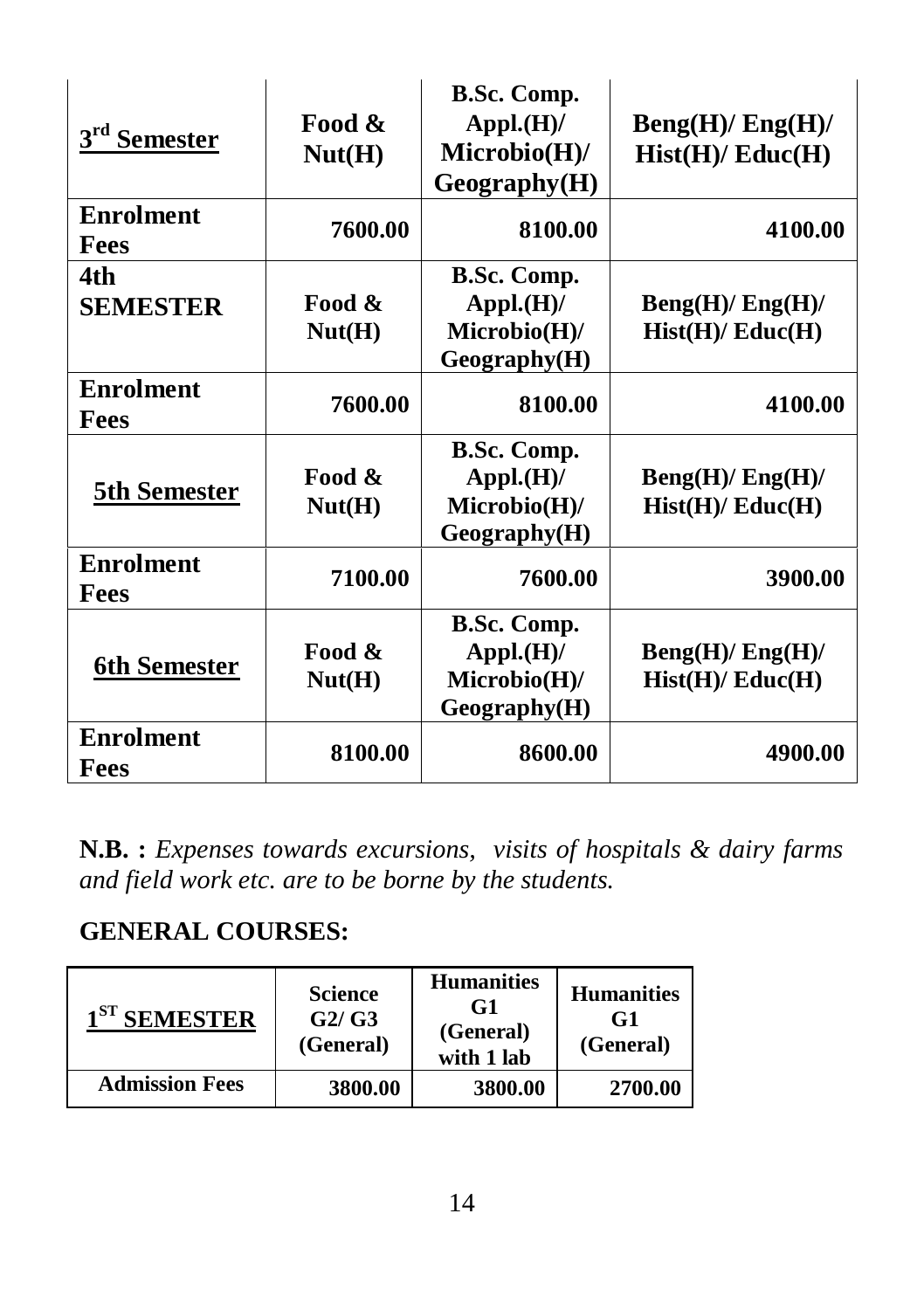| $2nd$ SEMESTER<br><b>Enrolment Fees</b> | <b>Science</b><br>G2/G3<br>(General)<br>3400.00 | <b>Humanities</b><br>G1<br>(General)<br>with 1 lab<br>3400.00  | <b>Humanities</b><br>G1<br>(General)<br>2500.00  |
|-----------------------------------------|-------------------------------------------------|----------------------------------------------------------------|--------------------------------------------------|
| 3rd SEMESTER                            | <b>Science</b><br>G2/G3<br>(General             | <b>Humanities</b><br>G1<br>(General)<br>with 1 lab             | <b>Humanities</b><br>G <sub>1</sub><br>(General) |
| <b>Enrolment Fees</b>                   | 3900.00                                         | 3900.00                                                        | 2700.00                                          |
| <b>4th SEMESTER</b>                     | <b>Science</b><br>G2/G3<br>(General             | <b>Humanities</b><br>G1<br>(General)<br>with 1 lab             | <b>Humanities</b><br>G1<br>(General)             |
| <b>Enrolment Fees</b>                   | 3900.00                                         | 3900.00                                                        | 2700.00                                          |
| 5th SEMESTER                            | <b>Science</b><br>G2/G3<br>(General             | <b>Humanities</b><br>G1<br>(General)<br>with 1 lab             | <b>Humanities</b><br>G <sub>1</sub><br>(General) |
| <b>Enrolment Fees</b>                   | 3400.00                                         | 3400.00                                                        | 2700.00                                          |
| <b>6th SEMESTER</b>                     | <b>Science</b><br>G2/G3<br>(General             | <b>Humanities</b><br>G <sub>1</sub><br>(General)<br>with 1 lab | <b>Humanities</b><br>G <sub>1</sub><br>(General) |
| <b>Enrolment Fees</b>                   | 3400.00                                         | 3400.00                                                        | 2700.00                                          |

# **SPECIAL FEES**

For loss of Fee book/Identity card/Library card – Rs. 50 will be charged for a duplicate one.

# **The College Authority reserves the right to revise all or part of any fees, if required.**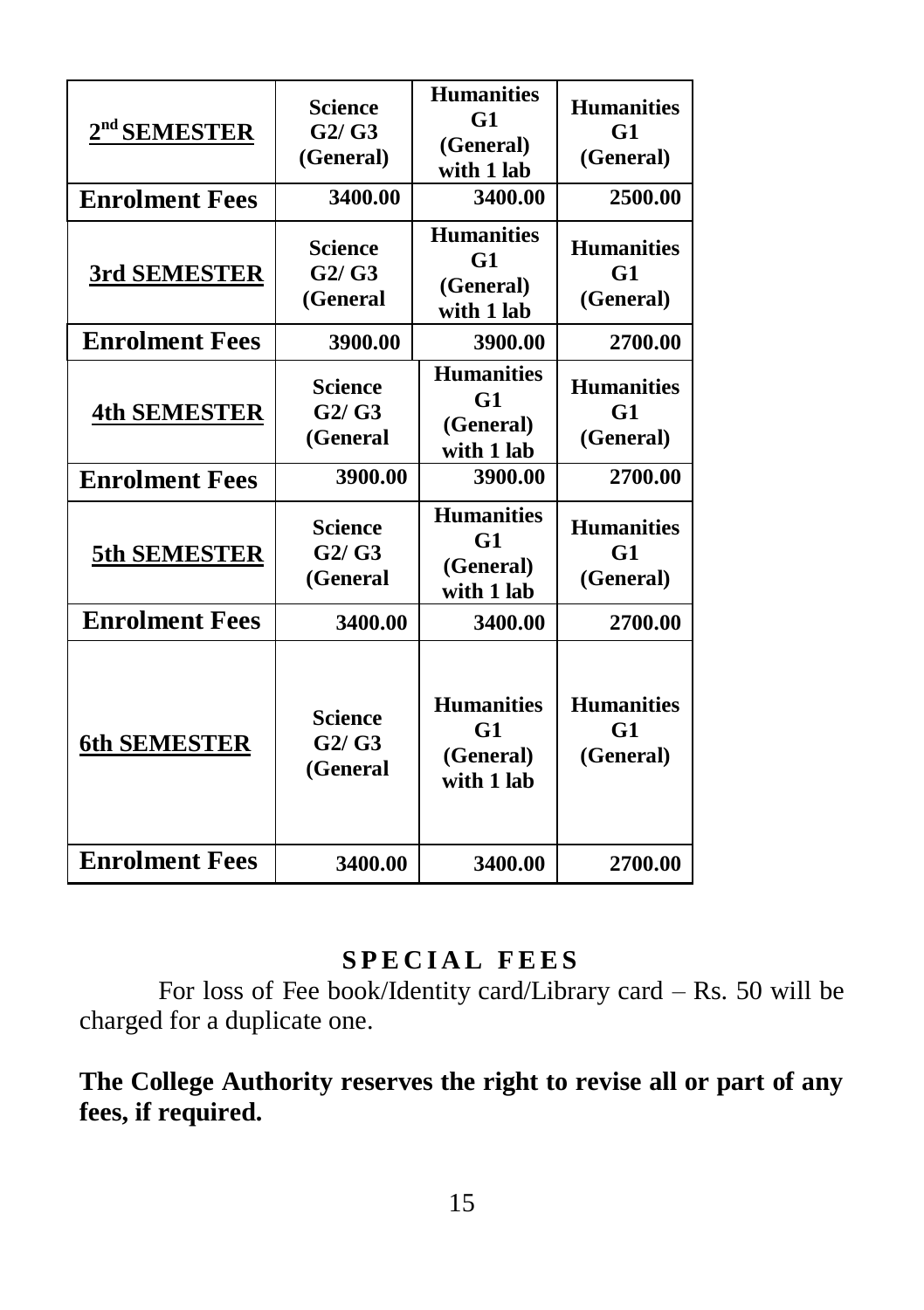# **C L A S S A T T E N D A N C E**

Under the University regulations a student must attend at least 75% of total number of lectures in each subject to be eligible to appear at the University Examination as a regular candidate. A student who fails to attend 75% of the total number of lectures delivered in one or more subjects may be allowed to appear at the examination at the discretion of the University authority, provided the minimum attendance does not fall short of 60% of the total number of lectures delivered.

#### **D I S C I P L I N E**

Every student must abide by the rules and discipline of the College. Attention of the students is drawn to maintain College discipline, such as:

- (a) Refraining from damaging College property or sticking posters on the College walls,
- (b) Impersonation at roll call,
- (c) Loitering in the corridors,
- (d) Sitting on staircase,
- (e) Leaving College premises during off periods without the permission of Principal,
- (f) Breach of rules regarding attendance the use of the Common Room and Library books.

Students may be punished for breach of rules. Further, they may be suspended or even expelled for gross misconduct and serious offence.

#### **SEMINARS AND EXTENSION LECTURES**

Arrangements will be made for seminars and extension lectures in different subjects by eminent persons.

### **L I B R A R Y**

The College has a well-equipped library with a spacious reading room attached to it. Each student will be provided with three library cards, one for reading purpose and two for lending. The College Library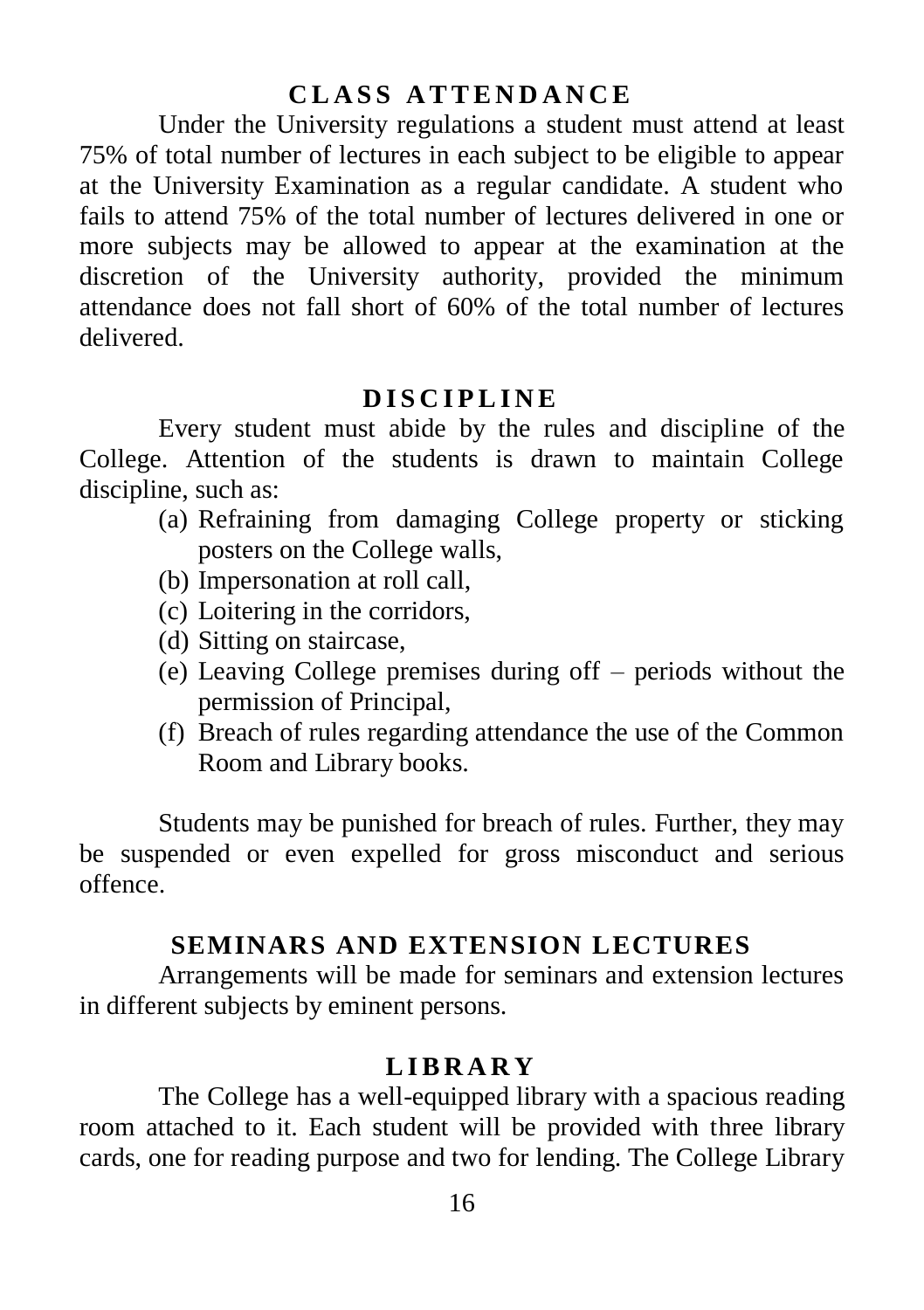remains open from 11 a.m. to 4.30 p.m. on full working days. Students may borrow books from the library for use in the Reading Room during leisure hours; but they must not take these books out of the Library and must return them on the same day before leaving the library, failing which they will be fined Rs. 2/- per day. Books issued for home study must be returned within 15 days. Students failing to do so are liable to be fined Rs. 2/- for each day"s delay and no book will be issued to them again without the permission of the Principal. One copy of book at a time may be borrowed by the students of general course. Honours students, however are permitted to borrow two copies of book at a time. Reference books will be issued to them to study in the library reading room. If any books is lost or damaged while in possession of the borrower, it will have to be replaced at her own cost.

Library Cards are not transferable. A fee of Rs. 25/- will be charged for a duplicate card if the original card is lost.

# **C O L L E G E M A G A Z I N E**

The college will publish cultural magazine yearly on a regular basis under the guidance of eminent teachers and in collaboration with the students having aptitude in literature. Interested students actively participate in publication of the magazine.

# **C O M M O N R O O M**

The College has spacious common room for the students. A number of Journals, Magazines and Newspapers will be subscribed for the common room. Arrangement for indoor games like Carom, Chess has been made.

# **CULTURAL EVENTS**

- 1. The *College Picnic* was held on 06/02/2019 at Halisahar Municipality Park and a number of students and teachers took part to make the picnic eventful.
- 2. The main purpose of celebrating *International mother language day on 21/02/2019* is to promote the awareness of language and a cultural diversity all across the world. On that day our collage organized a small cultural program. All teachers offered flowers to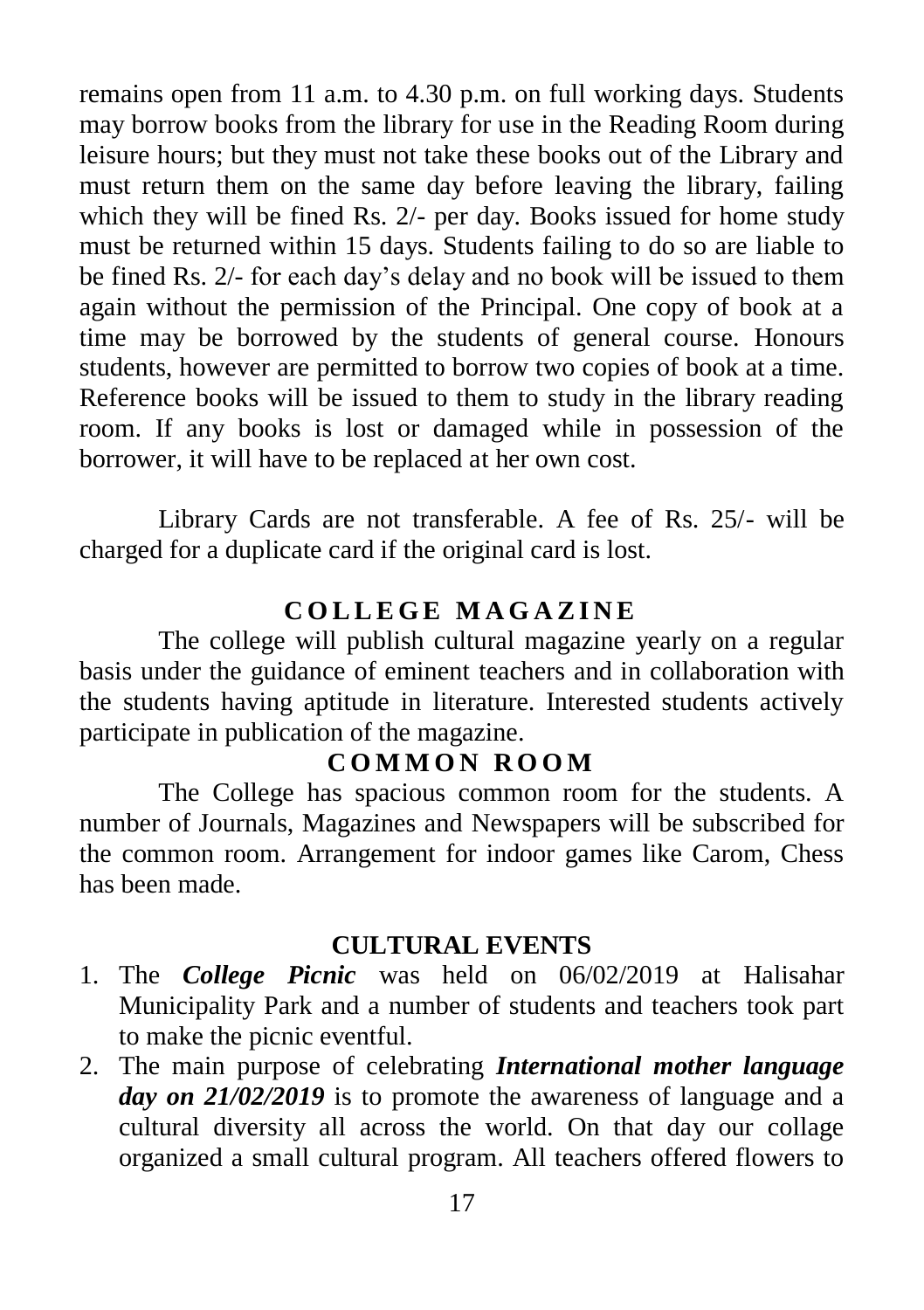show tribute to the martyrs who sacrificed their lives to establish only mother language. All the teachers and students took part in different events like group dunce, solo performance, speech etc. Our TIC Smt. Mahua Bhattacharjee delivered very heart teaching speech.

- 3. The cultural programme was arranged by our college to celebrate the "*Basanta Uthsab-2019'* in the college premises on 08/03/2019. The students and teachers celebrated the colourful event by performing songs, dances, recitations etc. and made the event joyful.
- 4. A small cultural program was held to celebrated the *Birth Anniversary of Tagore* **on 14/05/2019.** All students and teachers participated in the program. The program started with giving the tribute to the' kobi guru'. All the students and the teachers took part in different events like song, dance and recitation. After that our TIC madam delivered her speech. At end a prayer was performed by all the teachers.
- 5. Like other sessions, the session (2019-20) was started with *Freshers' welcome Programme* occurred on **11/07/2019**. The programme was started with lighting the lamp by honourable Swami Saradatmananda Maharaj, President of Ramakrishna Vivekananda Math, Barrackpore, Prof. Sripati Bhushan Chakraborty and inauguration song. Valuable speeches were delivered by respected Swami Saradatmananda Maharaj, Prof. Sripati Bhushan Chakraborty, Sri Bishnu Pada Chakraborty and Our Teacher-in-Charge Prof. Mahua Bhattacherjee. The songs, recitations, dances performed by the students, made the programme more delightful and successful.
- 6. The celebration of "*Rabindra Smaran'* on the day of "22 se Shrabon" was successfully held on 09/08/2019. Songs, dances, recitations by the college students and teachers made the programme eventful.
- 7. The celebration of "*Teachers' Day'* was held on 05/09/2019**.** The day was a colourful one with the participation of students from all the departments in group songs, solo songs, recitations, dance which made the programme a successful one.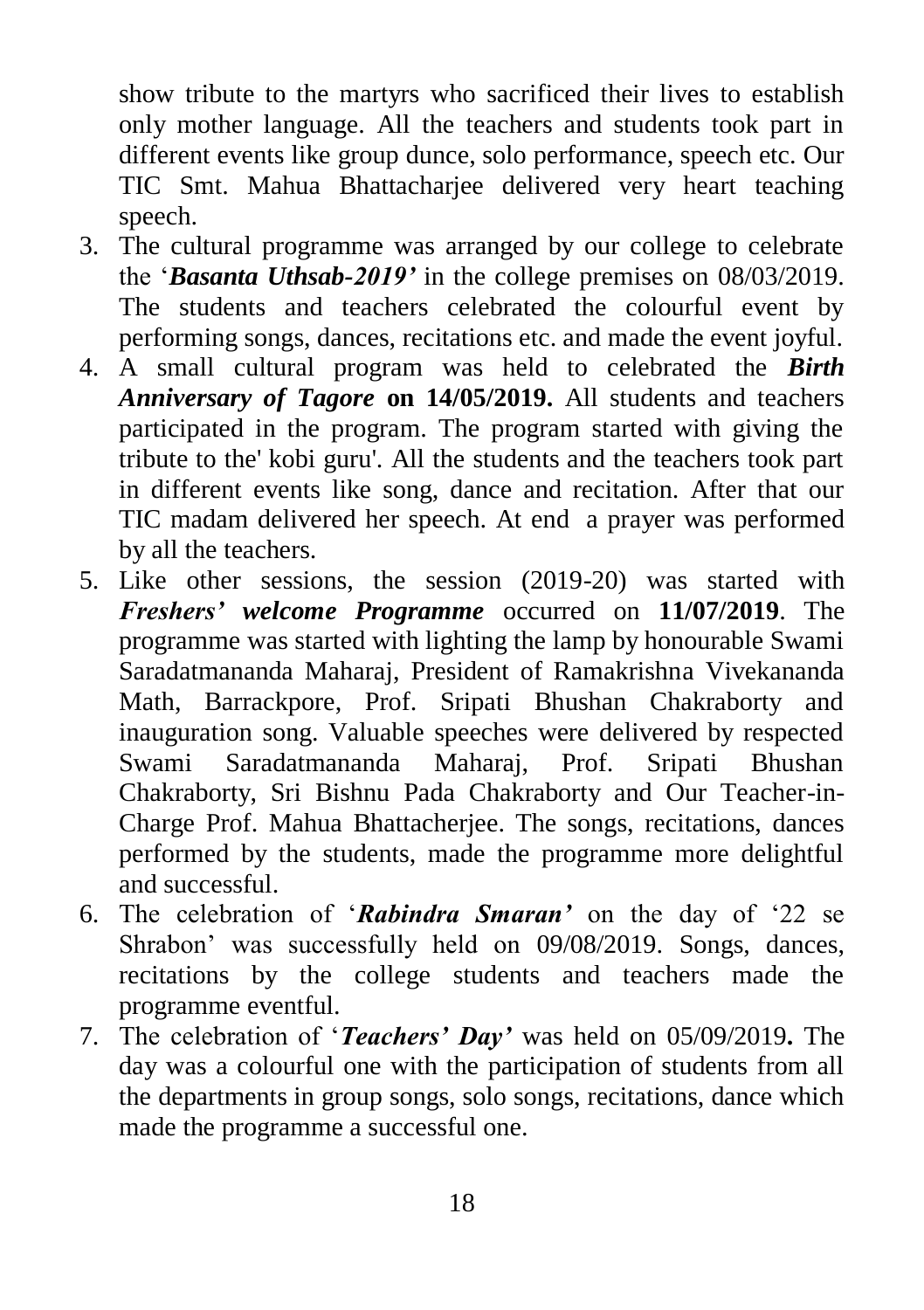- 8. *Bienniel cultural program was held on 27/09/2019* at Rabindra Bhaban, Barasat. The programme was started with lighting the lamp by honourable Dr Arunashis Goswami, Dr N.R. Banerjee, Dr Sanatan Banerjee, Sri B.P. Chakraborty and Prof. Mahua Bhattacharjee with tribute to Thakur- Ma –Swamiji.The songs, recitations, dances and drama performed by the students, made the programme more delightful and successful.
- 9. The *Annual Sports Day* was successfully organized by our college on 22/12/2019 and 160 students have participated in various events. Arrangement for tiffin was made for all the students present. The prize distribution ceremony was also conducted on the day.
- 10. The auspicious 158<sup>th</sup> *Birthday of Swami Vivekananda* was celebrated in the college on 16/01/2020. Different competitions were organized by the college like- Drawing competition, Essay writing competition, Debate competition, Go as you like etc.
- 11.Like previous years *Bosonto Utsav, 2020* was celebrated on 20th March with a small cultural program in presence of all the students and teachers, who participated spontaneously.
- 12. Our college organised a colourful virtual program in two phases.The phase - I and phase - II was released on 28/7/2021 and 3/8/2021 respectively. Both the phases of the program was circulated through youtube channel (RKVM,SARADA MA GIRLS COLLAGE) and theme of the program was based on the beauty of monsoon.The name of the program was ' Hridoye Mondriche Domoru Guru Guru'. Selected students and the willing teachers performed in the program. The songs,recitation and dance of the program were highly appreciated by the viewers.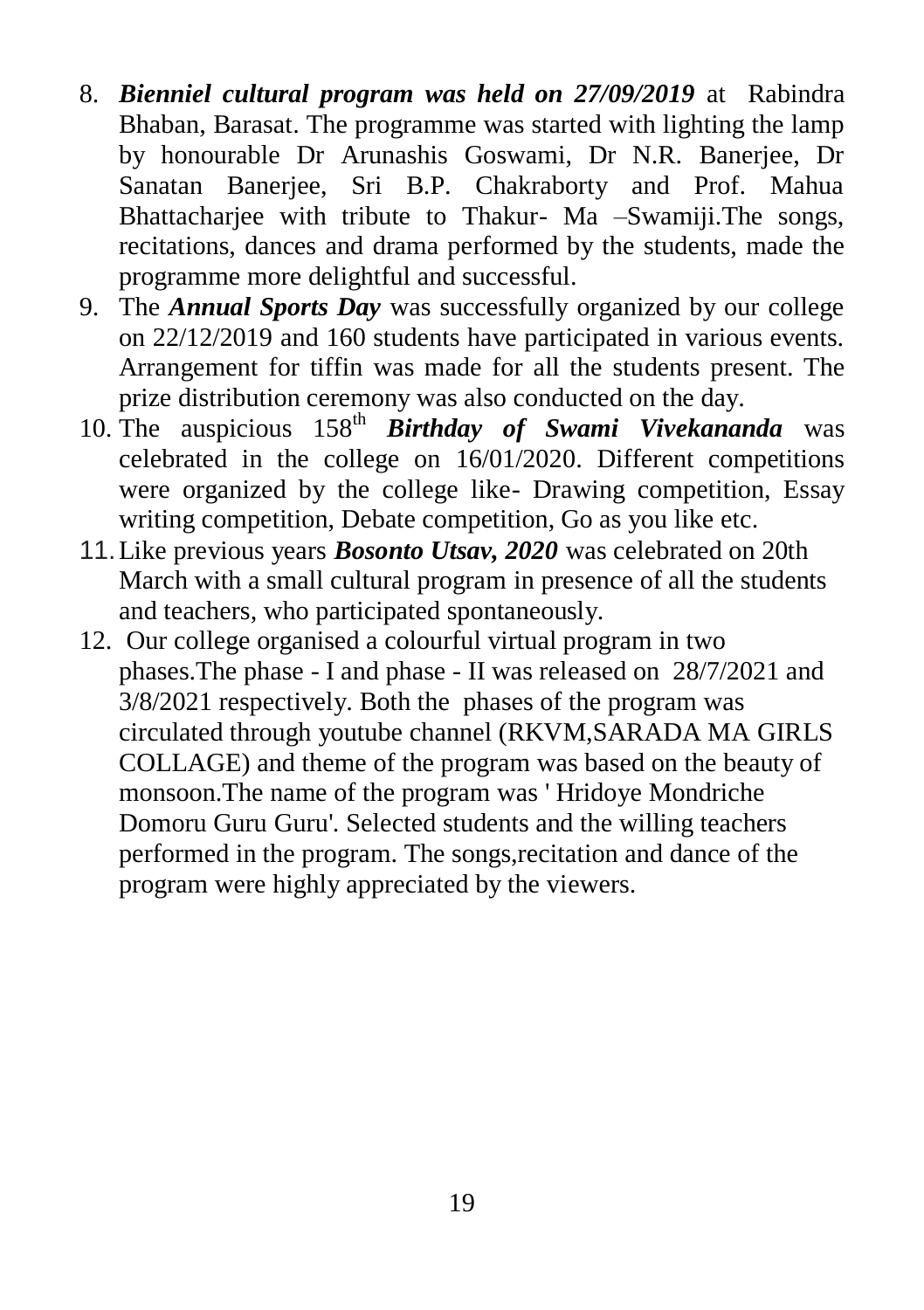### **Social Awareness Events**

1. On 30.01.19, a *Blood Donation Camp* has been arranged in our college premises with the help of the all-round collaboration of Volunteers of West Bengal Voluntary Blood Donors Forum, Associated Doctors, Student Volunteers, Teaching and Non-Teaching staff of the college. Active participation of Students and Teachers by donating blood made this event greatly successful.

2. A workshop on "*Legal Awareness'* has been arranged in our college premises on 30/04/2019. Justice Ayan Majumder (Civil Judge Senior Division, Secretary of District Legal Service Authority) has delivered a speech on different issues, including Cyber Crime and Related Laws, Right to Education, Adverse Impact of Dowry System, Different Marriage Acts, Divorce and Pre-Litigation. Counselling and steps has been taken to prevent child marriage, adaptation and maintenance, etc. He has explained the utility of "**100 Dial**" in case of emergency situation, about **POCSO** (Protection of Children from Sexual Offense, 2012), misuse of laws like "**Section. 498'**. He has also discussed about the different steps taken by the Government of India regarding acid attack survivors (Section 326A).This workshop was proved to be a great success as it has drawn much attention of the students as well as faculty members.

# **National Service Scheme ( NSS )**

Our college got permission to join the NSS unit at 2021. After that, we celebrate and submitted virtual poster and video on "Awareness program on Covid 19"to the Project Coordinator, NSS unit, West Bengal State University . We also virtually participated in " World Environment Day". Organized a Webinar on "International Day of Yoga" with eminent speakers Dr. Pranam Dhar ( Project Coordinator, NSS Unit, West Bengal State University) and Mrs. Saraswati Chakraborty, (Yoga Therapist ) on dated 23rd june, 2021.

# **Wall Magazines**

1. The college wall magazine "*Sonar Tori'* was published on December 2018. The magazine was inaugurated by our honourable Teacher-in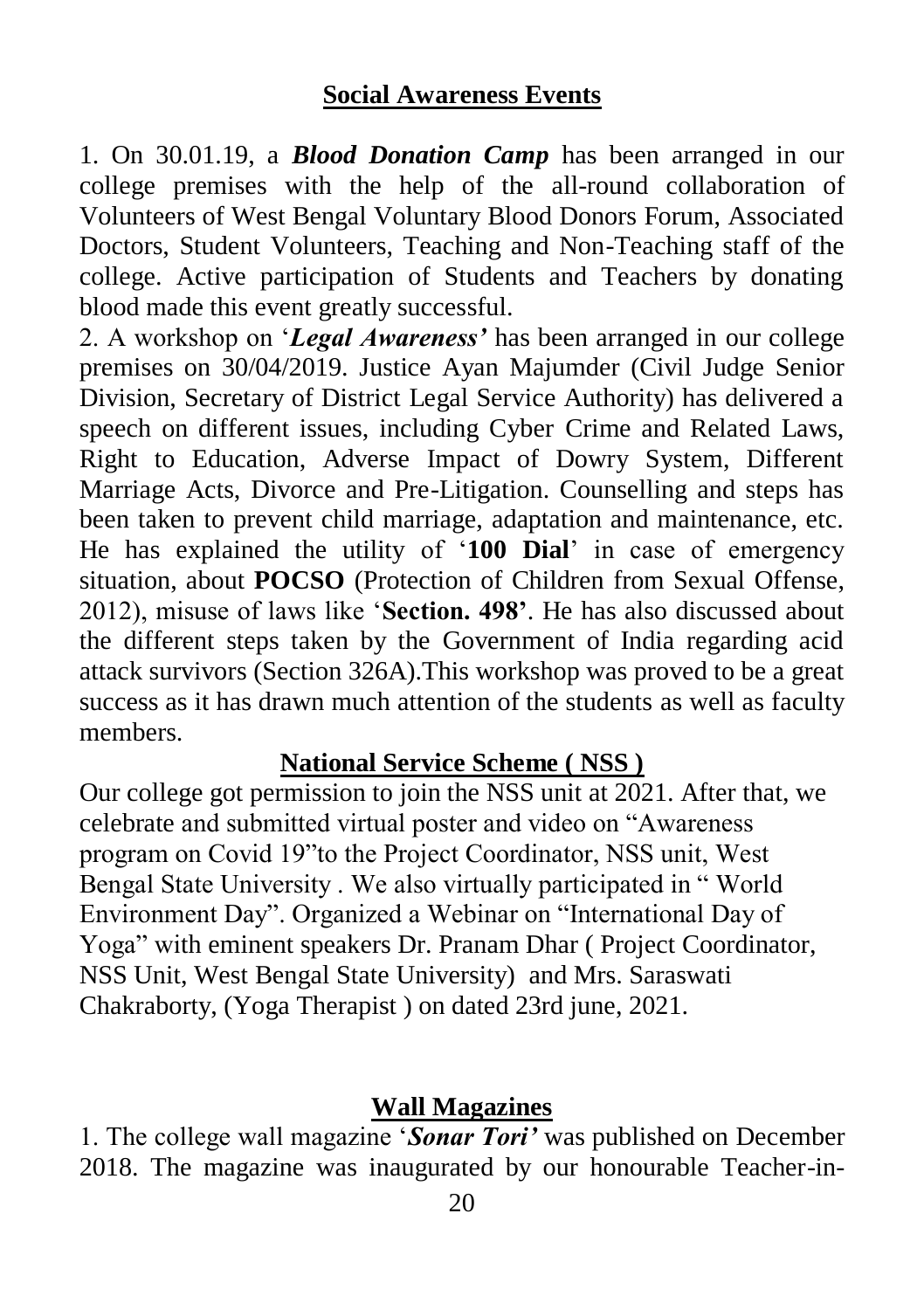Charge Prof. Mahua Bhattacherjee. A noteworthy effort of the all the departments was found. It was a large display of innovative cultural thoughts. The special issue "Pratibimba" was published in 22/01/2019 to celebrate  $157<sup>th</sup>$  birthday of Swami Vivekanada and  $122<sup>th</sup>$  birthday of Netaji Subhas Chandra Bose.

2. After this effort, Department wise wall magazine publication has been started. Still now it is also a successful one. On 19/02/2019 Department of English has published first Departmental wall magazine '*Mirror*'. The magazine was inaugurated by our honourable Teacher-in-Charge Prof. Mahua Bhattacherjee. The main theme of the wall magazine was Women Emancipation. It was published to celebrate the International Women"s Day.

3. On 05/03/2019 Department of Bengali has published their wall magazine-"*Charaibeti*". The magazine was inaugurated by our honourable Teacher-in-Charge Prof. Mahua Bhattacherjee. The main theme of the wall magazine was "Bhasa Dibosh". It displays an image of great effort, dedication, and cultural integrity.

4. On 23/04/2019 Department of Geography has published their Departmental wall magazine named "*Geocentric*". The magazine was inaugurated by our honourable Teacher-in-Charge Prof. Mahua Bhattacherjee. The main theme of the magazine was use of Plastic and its environmental hazard. It displays a great effort, dedication of the students.

5. On 30/7/2019, Department of Education published their wall magazine named **Siksha Dyuti**. The Magazine was inaugurated by the respected Teacher-In-Charge Prof. Mahua Bhattacharjee. It spoke about the three stages of education system – ancient age, middle age and the modern age (smart learning). The students showed great dedication and their knowledge on the subject was praiseworthy.

6. On 20/8/2019, Department of Food and Nutrition published their wall magazine. It was inaugurated by our Honourable Teacher-in-charge Prof. Mahua Bhattacharjee. All the teachers and students of Food and Nutrition Department was present during the occasion. The title of the wall magazine was **Did you know?** The main theme was *"Eat well, feel well, look well…"*. It described the importance of daily household foods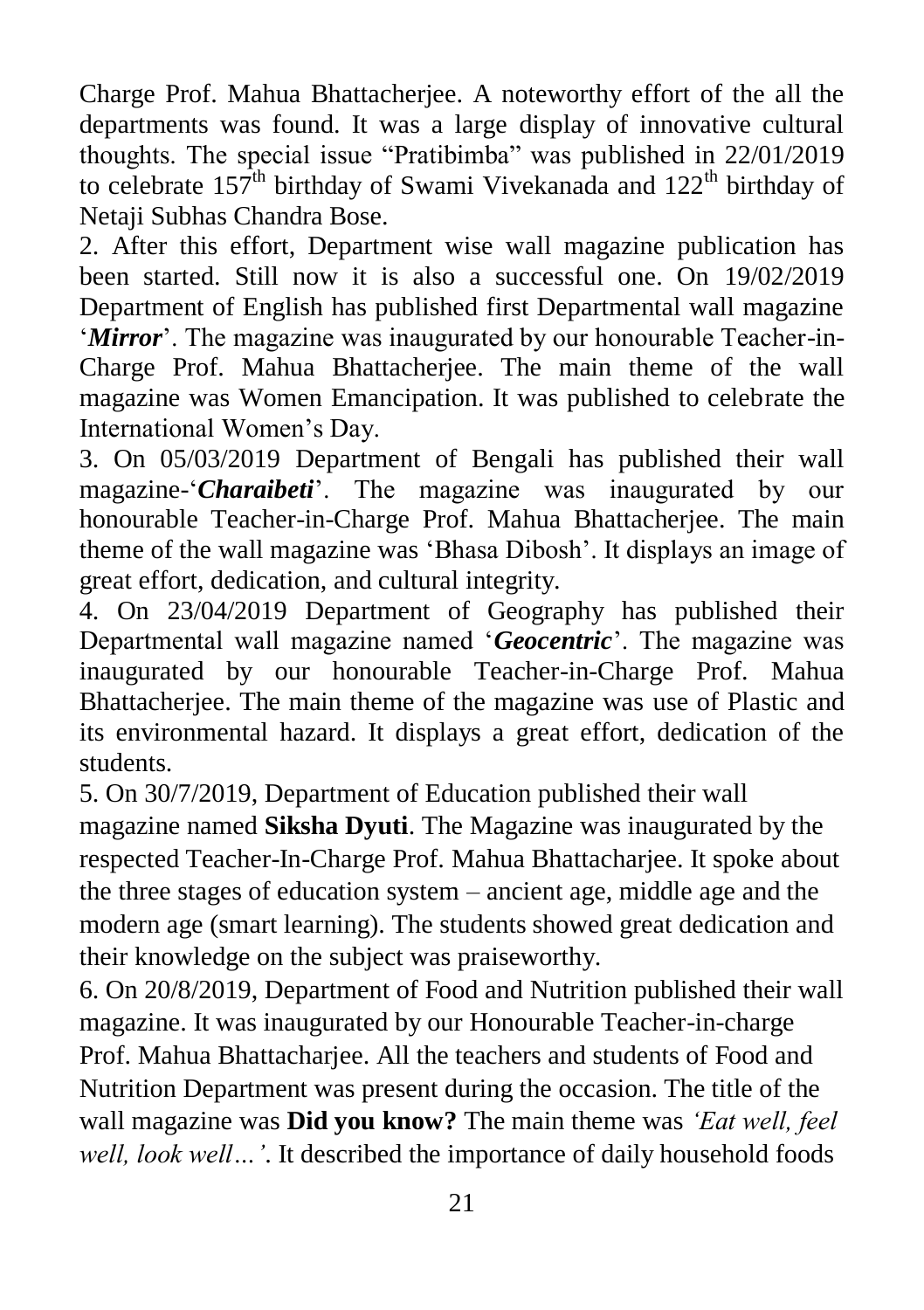which are beneficial for leading a healthy and disease-free life. Correct eating pattern and some medicinal foods were also part of the discussion.

7. On 30/8/2019, Department of History published their wall magazine named **Bharat Shobhyota o Prokriti**. The magazine was inaugurated by our Honourable Teacher-in-Charge Prof. Mahua Bhattacharjee. Its theme was nature and its impact on Indian civilization. The initiative and support of the students was highly appreciable.

8. On 23/09/2019, Department of BA General (Sociology, Human Development and Political Science) published their wall magazine named **Aparajito**. It was inaugurated by our respected Teacher- in-Charge Prof. Mahua Bhattacharjee. The theme was violence against women and their legal rights in India. It also focused on child abuse and their what can be done for their protection. The students put in a lot of effort and showed enormous dedication to pull it of successfully. 9. On 1/11/2019, Department of Microbiology published their wall magazine named **Welcome to Microbial World**. It was inaugurated by our Honourable Teacher-in-charge Prof. Mahua Bhattacharjee. It explained the impact of microbes in our daily lives, effects of antidepressants on microbes and microbial fun facts related to modern life. 10. On 20/1/2020 the Department of English published their wall magazine titled **Mirror (Fall issue)**. It was inaugurated by our Honourable Teacher-in-charge Prof. Mahua Bhattacharjee. The magazine focused on the theme of the interwoven phase of reality and fantasy. It represented how contemporary popular literature characterize the theme with reference to the character of Harry Potter and Alice. 11. On 4/2/2020, the department of Computer Science and computer application published the first series of their wall magazine **Techno Wall** titled **Andro-Feast**. The magazine was inaugurated by our Honourable Teacher-In-Charge Prof. Mahua Bhattacharjee. Evolution of the Android Operating System was the objective of the magazine. It spoke about the inventors of the operating system and how it was incorporated into the mobile phones to make it today"s smart phone was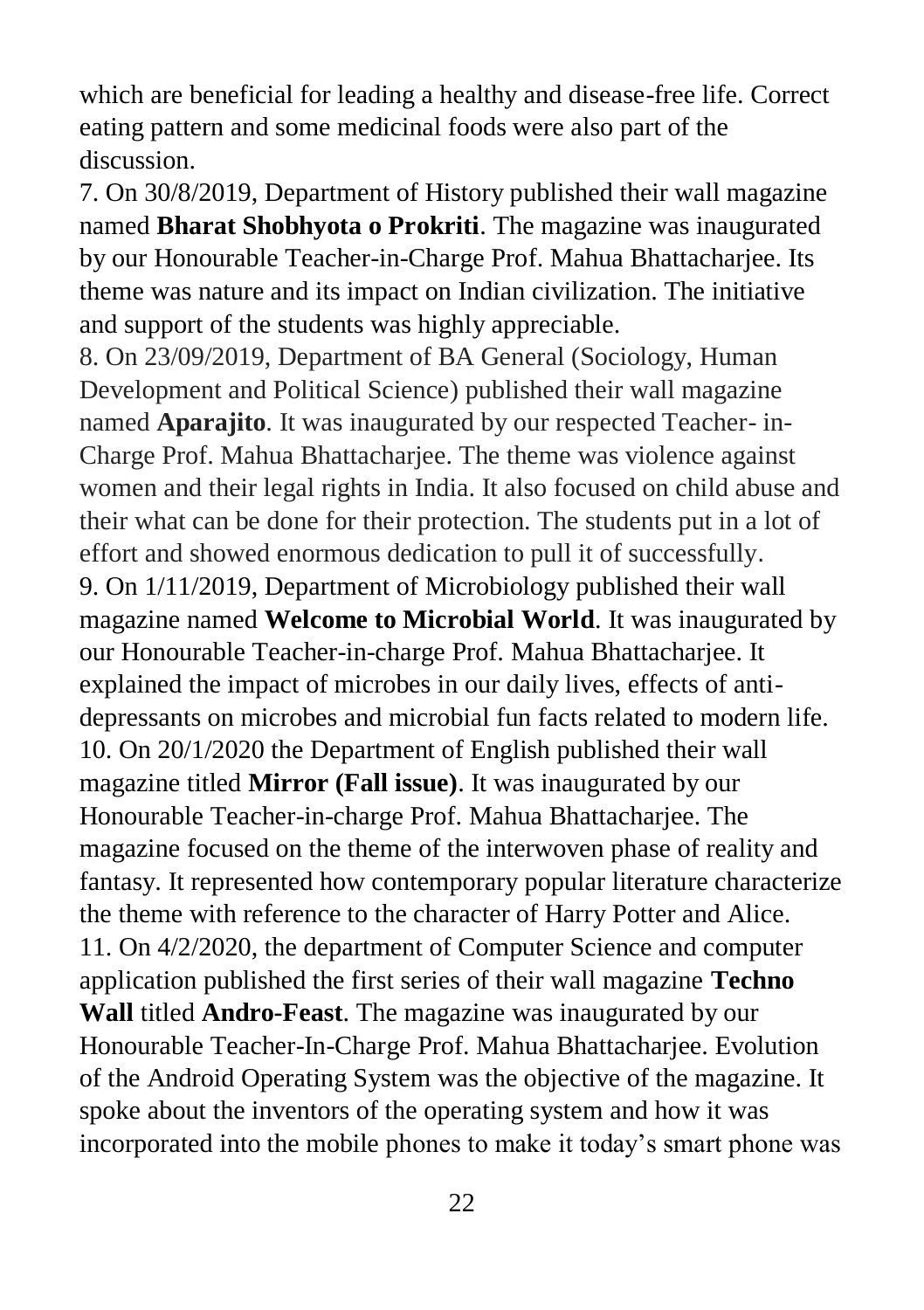also given.

12. To commemorate the International Mother Language Day (on 21st February) all the departments came together to publish an interdepartmental wall magazine titled **Swarthok Janam Maa Go** on 24/2/2020. It was inaugurated by our respected Teacher-In-Charge Prof. Mahua Bhattacharjee. The magazine was the outcome of a collective effort of all the students and it brought out the essence of our mother tongue Bengali and the inherent charm associated with it.

| ı.                 |          | Final Results of $B.A., B.5C.X$ Major ( $UU$ ) |                              |                    |                                                         |                                                      |
|--------------------|----------|------------------------------------------------|------------------------------|--------------------|---------------------------------------------------------|------------------------------------------------------|
| Year<br>&<br>Univ. | Stream   | No. of<br><b>Students</b><br>appeared          | No. of<br>Students<br>passed | Rate of<br>success | 1 <sup>st</sup> Class/<br>1 <sup>st</sup> Division      | Rank in<br>University                                |
| 2009<br>CU         | B.Sc.(H) | 33                                             | 33                           | 100%               | 18<br>Food & Nut -<br>17; Comp.<br>$Sc.-01$             | $1st$ , $2nd$ &<br>$4th$ in Food<br>$&$ Nut.         |
|                    | General  | 09                                             | 09                           | 100%               | 05                                                      |                                                      |
| 2010<br><b>CU</b>  | B.Sc.(H) | 29                                             | 29                           | 100%               | 20<br>Food & Nut -<br>19; Comp.<br>$Sc.-01$             | $1st$ , $2nd$ &<br>$4^{\text{th}}$ in Food<br>& Nut. |
|                    | Major    | 03                                             | 03                           | 100%               | 01                                                      |                                                      |
|                    | General  | 05                                             | 05                           | 100%               |                                                         |                                                      |
| 2011<br>WBSU       | B.Sc.(H) | 31                                             | 31                           | 100%               | 16<br>Food&Nut 09,<br>Comp.Sc.-04,<br>Microbio-03       |                                                      |
|                    | Major    | 18                                             | 18                           | 100%               | 06                                                      |                                                      |
|                    | General  | 06                                             | 06                           | 100%               |                                                         |                                                      |
|                    | B.Sc.(H) | 25                                             | 25                           | 100%               | $\overline{8}$<br>Food & Nut -<br>07; Comp.<br>$Sc.-01$ |                                                      |
| 2012<br>WBSU       | B.A. (H) | 29                                             | $H-25$<br>$G-04$             | 100%               |                                                         |                                                      |
|                    | Major    | 18                                             | 18                           | 100%               | 06                                                      |                                                      |
|                    | General  | 11                                             | 11                           | 100%               |                                                         |                                                      |
|                    | B.Sc.(H) | 50                                             | $H-43$                       | 90%                | 08(Food &                                               |                                                      |

#### **UNIVERSITY RESULTS** I. Final Results of B.A., B.O.  $\theta$ , Major (UG)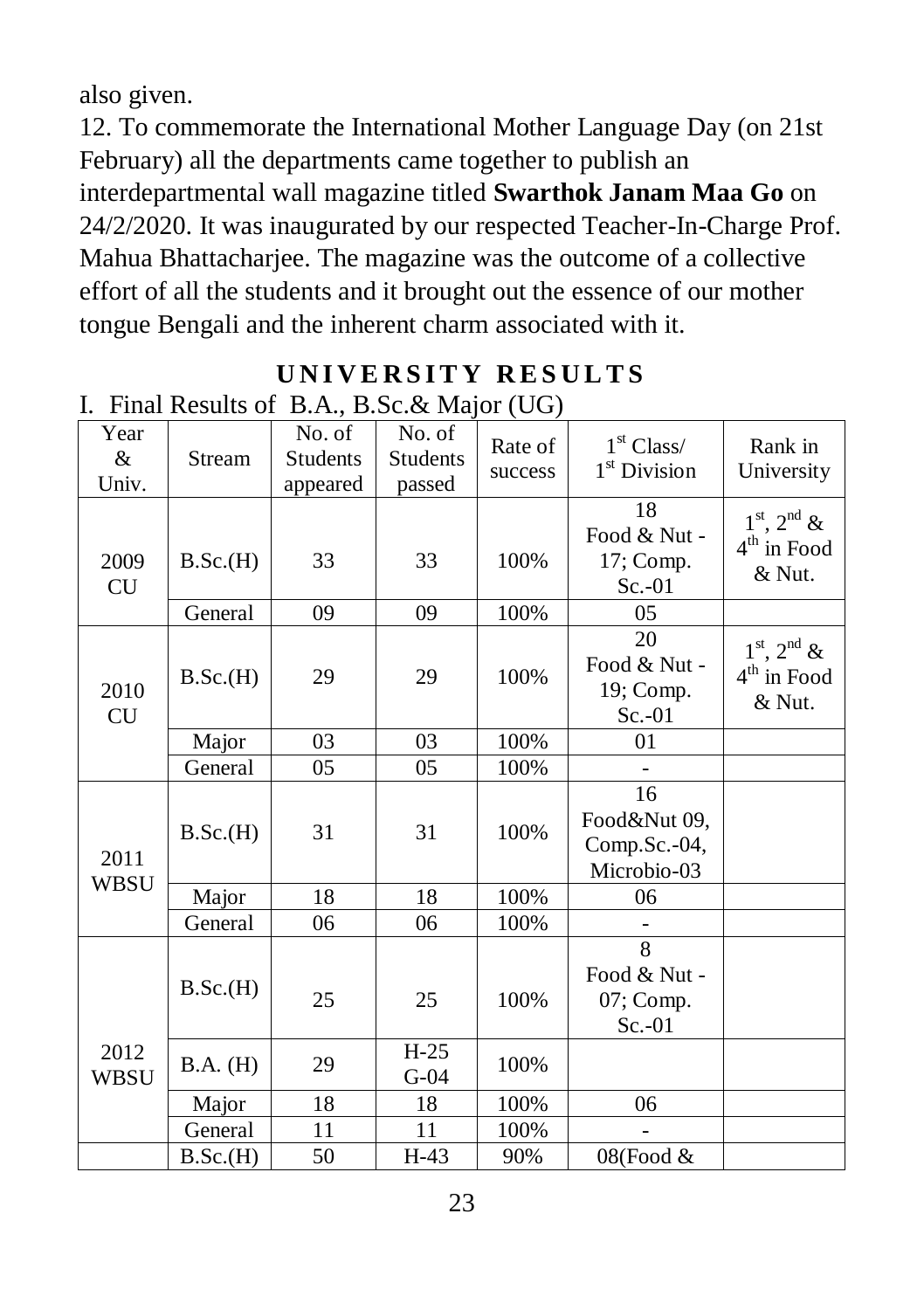| 2013                |          |                 | $G-02$           |       | Nut.)                                    |                                                         |
|---------------------|----------|-----------------|------------------|-------|------------------------------------------|---------------------------------------------------------|
| <b>WBSU</b>         | B.A. (H) | 46              | $H-41$<br>$G-03$ | 96%   | 01(Bengali)                              |                                                         |
|                     | Major    | 11              | 08               | 73%   | $\overline{\phantom{0}}$                 |                                                         |
|                     | General  | 18              | 18               | 100%  |                                          |                                                         |
| 2014<br><b>WBSU</b> | B.Sc.(H) | 42              | $H-36$           | 86%   | 07(Food $&$<br>Nut.)<br>$02$ (Comp. Sc.) |                                                         |
|                     | B.A. (H) | 40              | $H-38$<br>$G-01$ | 97.5% |                                          |                                                         |
|                     | Major    | 18              | 11               | 61%   | 08                                       |                                                         |
|                     | General  | 44              | $\overline{25}$  | 57%   |                                          |                                                         |
|                     | B.Sc.(H) | 31              | $H-21$<br>$G-5$  | 83.9% | 01(Microbio)<br>02(Comp. Sc.)            |                                                         |
| 2015                | B.A. (H) | 87              | H-66<br>$G-17$   | 95.4% |                                          |                                                         |
| <b>WBSU</b>         | Major    | 8               | 5                | 62.5% | 01                                       |                                                         |
|                     | General  | 31              | 25               | 80.6% |                                          |                                                         |
|                     | B.Sc.(H) | 32              | $H-28$<br>$B-02$ | 87.5% | $5$ (Food $&$<br>Nut.)                   | $1st$ class<br>$1st$ (Food &<br>Nut.) in<br><b>WBSU</b> |
| 2016                | B.A. (H) | 50              | H-36<br>$G-10$   | 92%   | 2 (Education)                            |                                                         |
| <b>WBSU</b>         | Major    | $\overline{18}$ | $\overline{8}$   | 44.4% | $\overline{4}$                           |                                                         |
|                     | General  | 42              | $P-25$<br>$B-14$ | 59.5% |                                          |                                                         |
|                     | B.Sc.(H) | 20              | $H-16$<br>$B-3$  | 80%   | 3(Food &<br>Nutrition)                   |                                                         |
| 2017<br><b>WBSU</b> | B.A. (H) | 56              | $H-52$<br>$G-4$  | 100%  | 1(English);<br>5(Education)              |                                                         |
|                     | Major    | 13              | $M-8$<br>$B-2$   | 62%   | 1                                        |                                                         |
|                     | General  | 60              | $P-46$<br>$B-5$  | 77%   |                                          |                                                         |
| 2018<br><b>WBSU</b> | B.Sc.(H) | 38              | $H-24$<br>$B-10$ | 63%   | $6$ (Food &<br>Nutrition);               |                                                         |
|                     | B.A. (H) | 98              | $H-76$<br>$B-4$  | 78%   | 2 (Education)                            |                                                         |
|                     | Major    | 19              | $M-9$            | 47%   | $\overline{3}$                           |                                                         |
|                     | General  | 53              | $P-21$<br>$B-22$ | 40%   |                                          |                                                         |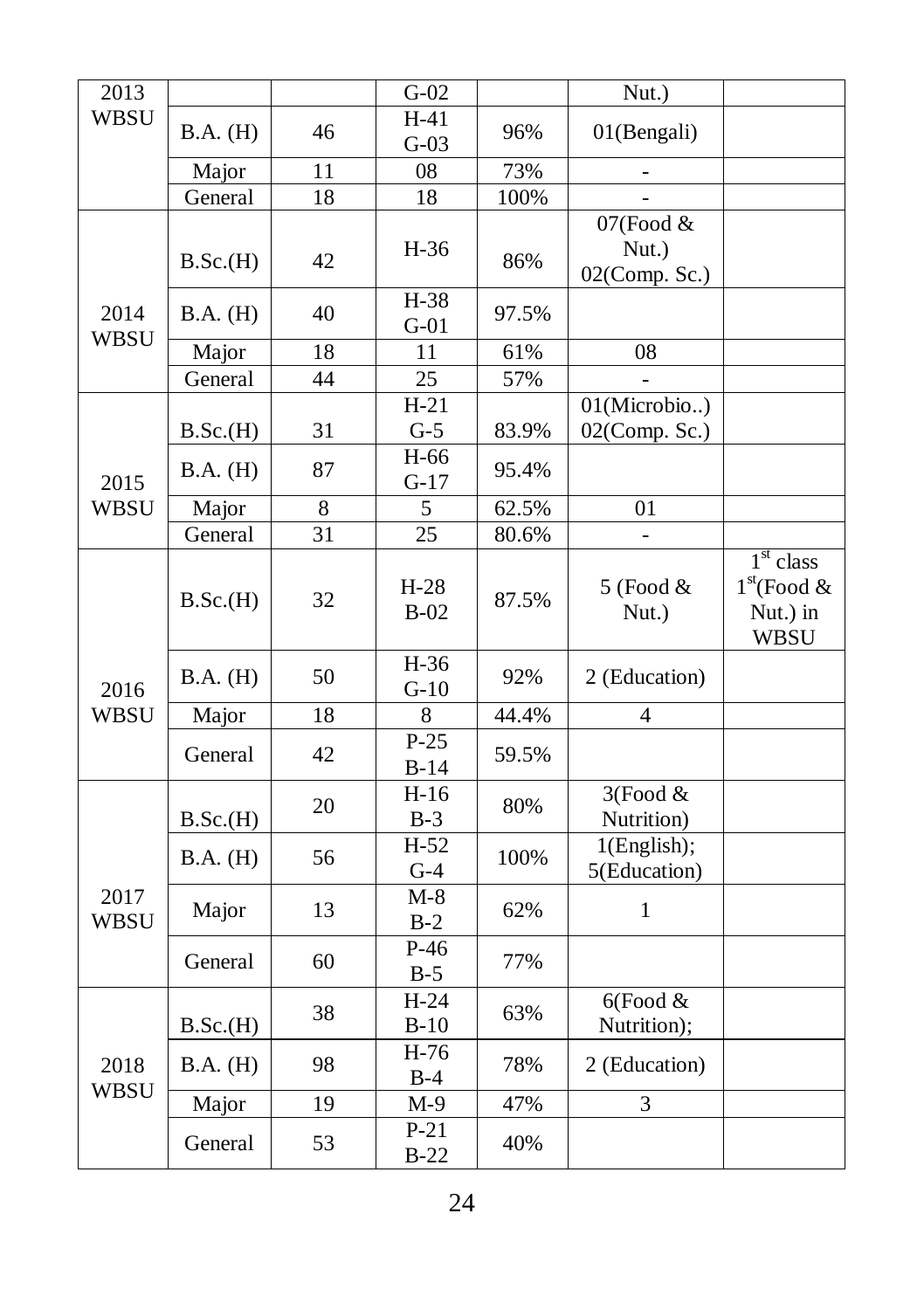| 2019<br><b>WBSU</b> | B.Sc.(H) | 45  | $H-31$ ,<br>$B-3$<br>$RW-10$  |      | 21 | $1^{\text{st}}$ , $2^{\text{nd}}$ , $3^{\text{rd}}$<br>(F&N)<br>1 <sup>st</sup><br>(Microbio) |
|---------------------|----------|-----|-------------------------------|------|----|-----------------------------------------------------------------------------------------------|
|                     | B.A. (H) | 123 | $H-74$<br>$G-6, B-6$<br>RW-34 |      |    | $1st$ (Beng),                                                                                 |
|                     | Major    | 21  | $M-10$ ,<br>$B-3$ ,<br>$RW-2$ |      | 02 |                                                                                               |
|                     | General  | 58  | $P-43$                        | 74%  |    |                                                                                               |
|                     | Major    | 07  | 07                            | 100% | 07 |                                                                                               |
| 2020<br><b>WBSU</b> | General  | 35  | 35                            | 100% |    |                                                                                               |
|                     | B.Sc.(H) | 30  | 30                            | 100% | 26 | 1 <sup>st</sup> (FNTA)                                                                        |
|                     | B.A. (H) | 116 | 116                           | 100% | 17 |                                                                                               |
| 2021<br><b>WBSU</b> | General  | 17  | 17                            | 100% | 16 |                                                                                               |
|                     | B.Sc.(H) | 50  | 50                            | 100% | 50 |                                                                                               |
|                     | B.A.(H)  | 110 | 110                           | 100% | 98 |                                                                                               |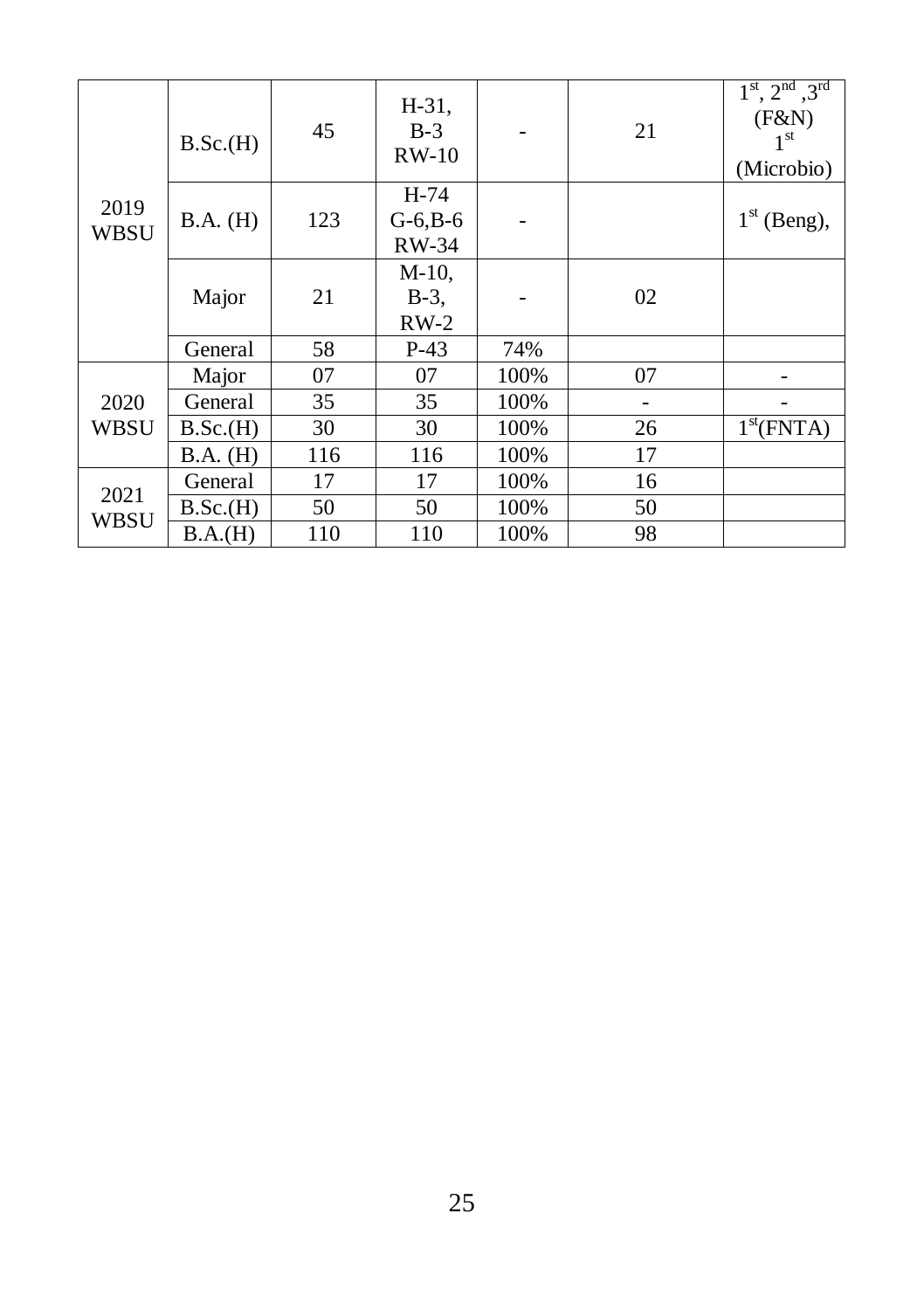| Year | No. of<br>Students<br>appeared | No. of<br><b>Students</b><br>passed | of<br>Rate<br>success | 1 <sup>st</sup> Class |
|------|--------------------------------|-------------------------------------|-----------------------|-----------------------|
| 2011 | 26                             | 26                                  | 100%                  | 17                    |
| 2012 | 26                             | 26                                  | 100%                  | 24                    |
| 2013 | 27                             | 27                                  | 100%                  | 25                    |
| 2014 | 23                             | 23                                  | 100%                  | 13                    |
| 2015 | 30                             | 30                                  | 100%                  | 21                    |
| 2016 | 41                             | 41                                  | 100%                  | 34                    |
| 2017 | 33                             | 33                                  | 100%                  | 23                    |
| 2018 | 34                             | 34                                  | 100%                  | 29                    |
| 2019 | 28                             | 27                                  | 96.4%                 | 18                    |
| 2020 | 33                             | 33                                  | 100%                  | 29                    |
| 2021 | 29                             | 29                                  | 100%                  | 29                    |

II. Results of M.Sc. in Food & Nutrition (PG):

SEMINARS ORGANISED

- 1. National Seminar organized jointly by ICN and Food & Nutrition Department of our College on 14<sup>th</sup> February, 2009, at our College Premises.
- 2. National Conference on "**New Avenues in Microbiology and Biotechnology : Challenges and Prospects**" jointly organized by the Department of Microbiology, West Bengal State University, Barasat and Sarada Ma Girls' College, Barasat –  $16^{th}$  &  $19^{th}$  March, 2016.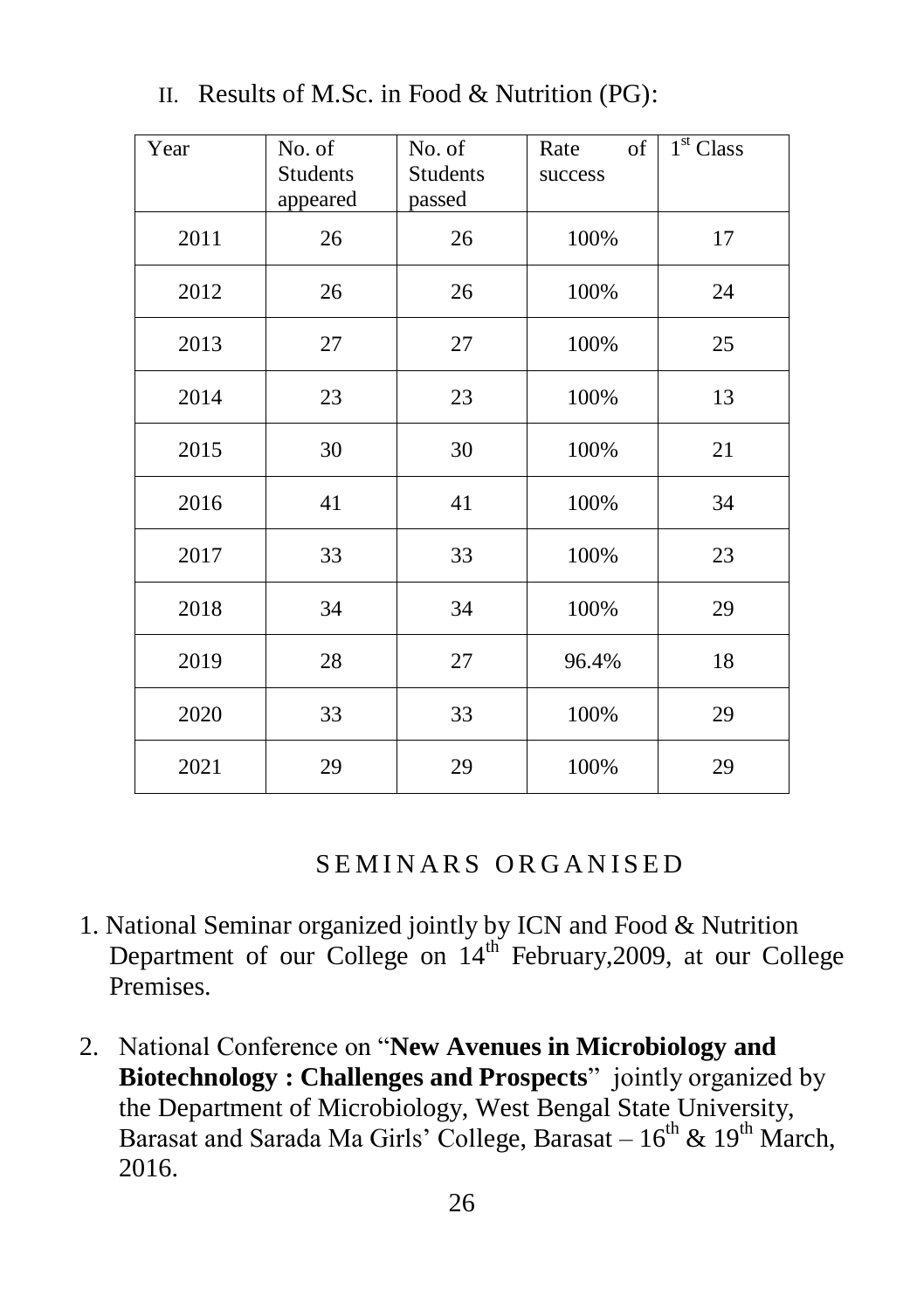- 3. State Level Seminar on "**Post Modern Spectrum : Truths and Beyond**" organized by the Department of English, Sarada Ma Girls' College, Barasat at college premises on  $9<sup>th</sup>$  September, 2019.
- 4. An extension lecture was arranged by the Department of Geography on 6 th of December 2019 on"Concept of Numbering of Topographical maps and Grid system". The esteemed speaker was Dr. Priyank Praveen Patel from Presidency University.
- 5. An Inter-Departmental Webinar was organized by Department of Geography in collaboration with IQAC on 29 th June 2021 on the issue of "Environmental Impact and Awareness in Pandemic Situation". The learned speakers are Dr Indira Samajdar Ganguly from Barrackpore Rastraguru Surendranath College.and Dr Sovan Chottopaadhay from Rishi Bankim Chandra Evening College respectively.
- 6. Department of Geography organized a Extension lecture series on "Remote Sensing and GIS and Satellite image Interpretation" on 10 th July 2021 and 13 th July 2021.The Resource person was Dr. Suman Dey from Barrackpore Rastraguru Surendranath College.
- 7. Inter departmental webiner on "Roles of Special Institutions in the Development of Special Needs Children" held on dated 20.06.2021, conducted by Department of Human Development.

# PUBLICATIONS

# **Journal**:

**Indian Journal of Nutrition and Health Sciences -1<sup>st</sup> issue was** published in the month of January, 2015

# **Research Paper:**

# **Department of Food & Nutrition and Microbiology:**

1. Evaluation of antioxidant activities of flower extract (fresh and dried) of *Saraca indica* grown in West Bengal. 2014. Tapan Kumar Pal, Sauryya Bhattacharyya and Ankita Dey,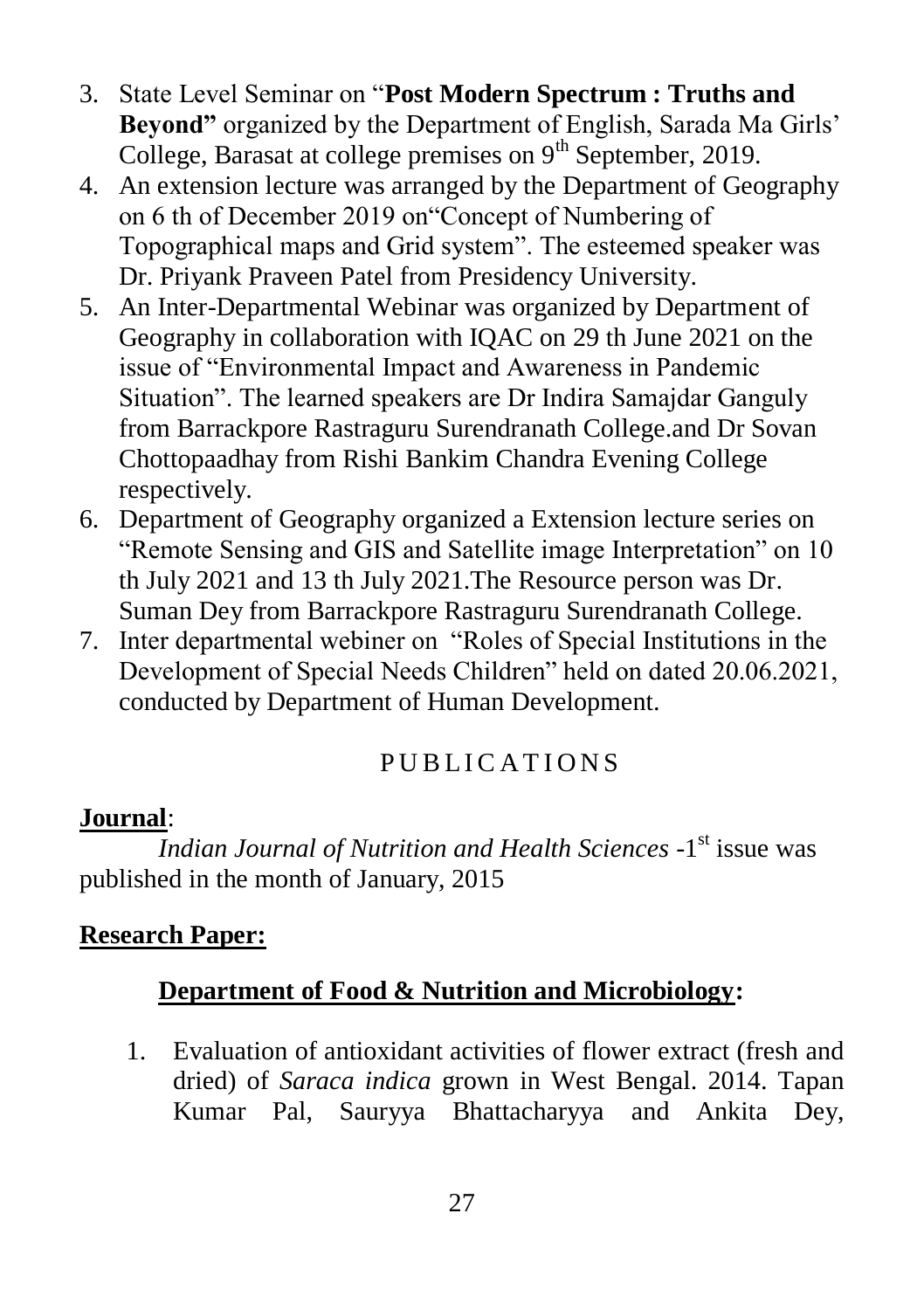*International Journal of Current Microbiology and Applied Sciences*, **3**(4), 251-259.

- 2. Thermal processing effects on *in vitro* Antioxidant activities of five common Indian Pulses. 2014. Arijita Chakraborty and Sauryya Bhattacharyya, *Journal of Applied Pharmaceutical Science*, **4**(5), 65-70.
- 3. Antioxidant Activities of *Moringa concanensis* flowers (fresh and dried) Grown in West Bengal. 2014. Ankita Dey, Sauryya Bhattacharyya and Tapan Kumar Pal, *International Journal of Research in Chemistry and Environment*, **4**(3), 64-70.
- 4. Effect of Storage and Preservatives on Antioxidant status of some Refrigerated Fruit Juices. 2014. Sreerupa Sarkar, Sangeeta Saha, Chandan Rai and Sauryya Bhattacharyya, *International Journal of Current Microbiology and Applied Sciences*, **3**(7), 1007-1013.
- 5. Thermal Processing Effects on *in vitro* Antioxidant Potential of fresh and packaged Black Pepper (*Piper nigrum*) and Indian Red Chili (*Capsicum annuum*). 2014. Moumita Shib, Pallabi Saha, Tapan Kumar Pal and Sauryya Bhattacharyya, *Annals of Biological Sciences*, **2**(3), 72-78.
- 6. Effect of thermal processing on *in vitro* antioxidant potential of Capsicum (*Capsicum annuum*) of different ripening stages. 2014. Surabhi Aich Roy, Tapan Kumar Pal and Sauryya Bhattacharyya, *Journal of Pharmacy Research*, **8**(12), 1751- 1756.
- 7. Evaluation of *in vitro* Antioxidant Potential of Red Amaranth (*Amaranthus tricolor*) and Green Amaranth (*Amaranthus viridis*) leaves extracted at different temperatures and pH. 2014. Purbasha Pramanik, Ratna Bhattacharjee and Sauryya Bhattacharyya, *Annals of Biological Sciences*, **2**(4), 26-32.
- 8. Evaluation of *in vitro* antioxidant potential of Tea (*Camelia sinensis*) leaves obtained from different heights of Darjeeling Hill, West Bengal. 2015. Karabi Chakraborty, Sanchita Bhattacharjee, Tapan Kumar Pal and Sauryya Bhattacharyya, *Journal of Applied Pharmaceutical Science*, **5**(1), 63-68.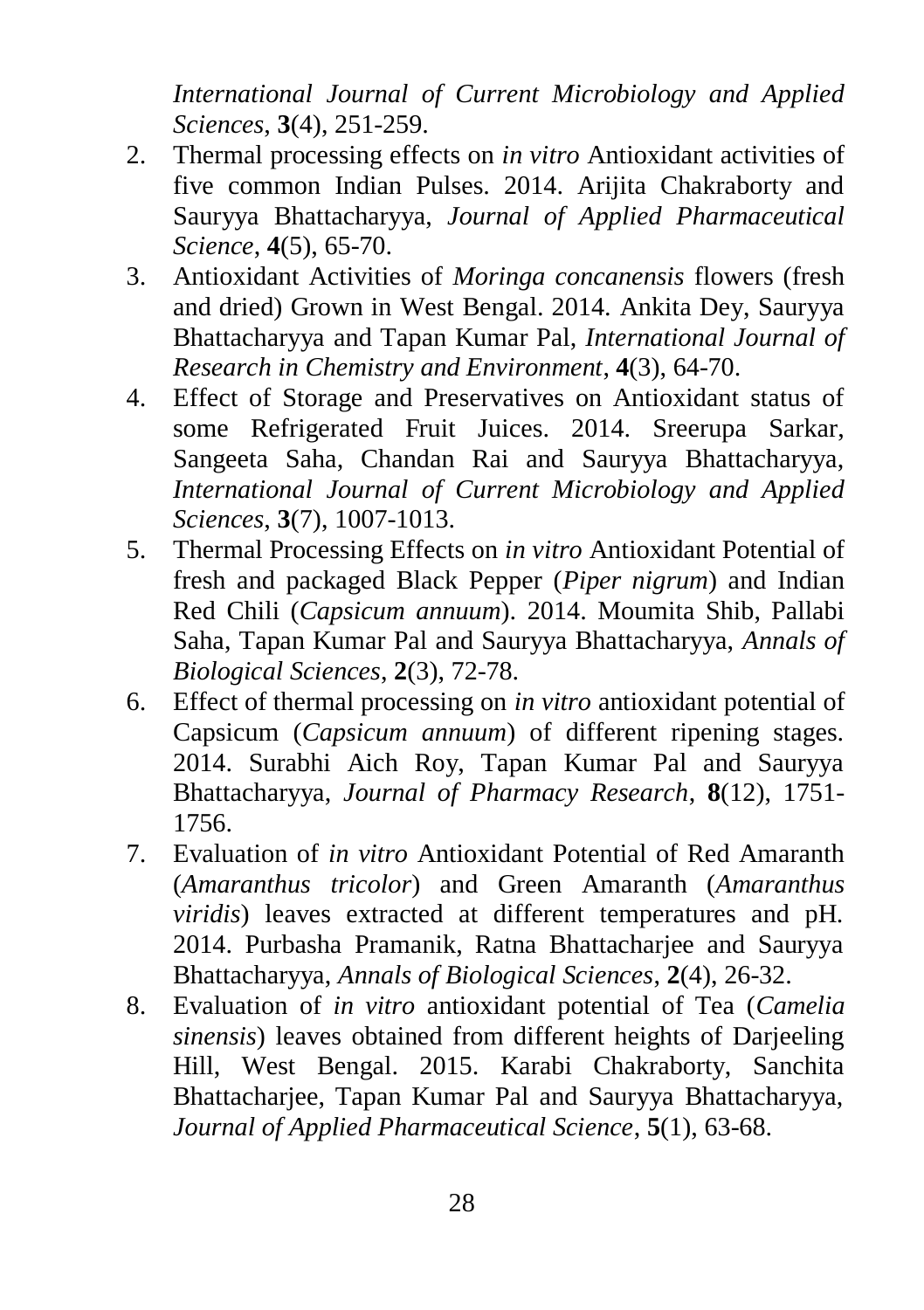- 9. Evaluation of *in vitro* antioxidant potential of Capsicum (*Capsicum annuum*) of different ripening stages extracted at different temperature and pH. 2015. Ratna Bhattacharjee, Purbasha Pramanik and Sauryya Bhattacharyya, *American Journal of Pharmacy and Health Research*, **3**(2), 90-100.
- 10. Understanding the cooking of foods: Current scenario. 2015. Karabi Chakraborty, Arijita Chakraborty and Sauryya Bhattacharyya, *Indian Journal of Nutrition and Health Science*, **1**(1), 18-21.
- 11. Antimicrobial activities of combination of different solvent extracts of four Indian spices. Ipsita Ghosh, Sauryya Bhattacharyya and Tapan Kumar Pal, *Annals of Experimental Biology*, **3**(1), 1-7.
- 12. Thermal processing effects on *in vitro* antioxidant potential of fresh and packaged Turmeric (*Curcuma longa*), Coriander (*Coriandrum sativum*) and Cumin (*Cuminum cyminum*). 2015. Pallabi Saha, Moumita Shib, Tapan Kumar Pal and Sauryya Bhattacharyya, *American Journal of Pharmacy and Health Research*, **3**(4), 102-112.
- 13. Influence of blanching on antioxidant profile and phytochemical constituents of four edible flowers. 2015. Soma Sinha, Sanchita Bhattacharjee and Sauryya Bhattacharyya, *International Journal of Agricultural and Food Science*, **5**(2), 33-37.
- 14. Evaluation of *in vitro* antioxidant potential of green tea (*Camelia sinensis*) infusions with leaves collected from different heights Darjeeling Hill, West Bengal. 2015. Karabi Chakraborty and Sauryya Bhattacharyya, *European Journal of Biomedical and Pharmaceutical Sciences*, **3**(2), 736-749.
- 15. Influence of blanching on antioxidant and antimicrobial activities of raw garlic (*Allium sativum*). 2015. Chandan Rai, Sanchita Bhattacharjee, Nilima Nandi and Sauryya Bhattacharyya, *Indo American Journal of Pharmaceutical Sciences*, **2**(6), 1071-1076.
- 16. Antioxidant profile and sensory evaluation of cookies fortified with juice and peel powder of fresh Pomegranate (*Punica*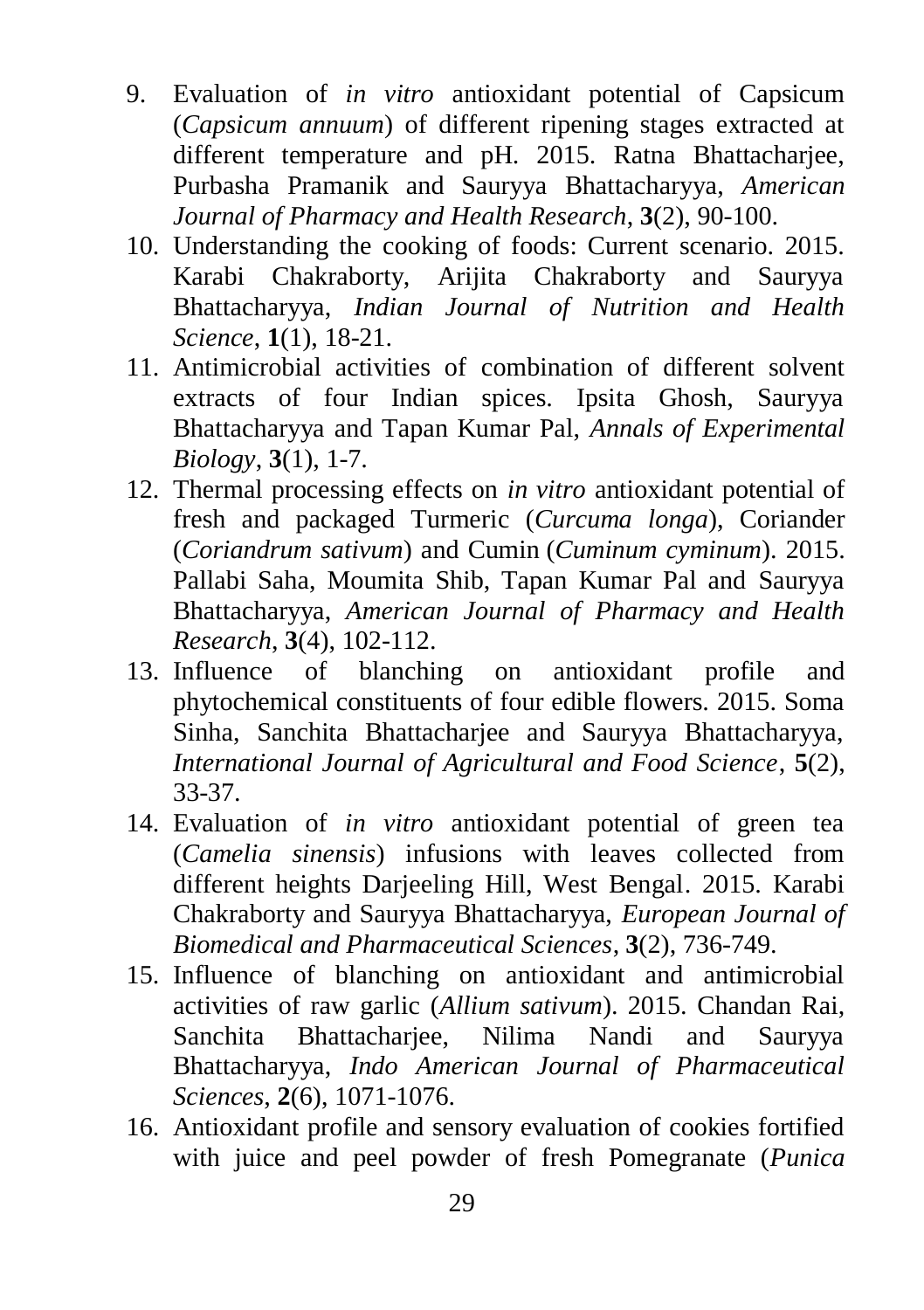*granatum*). 2015. Prithwa Paul and Sauryya Bhattacharyya, *International Journal of Agricultural and Food Science*, **5**(3), 85-91.

- 17. Thermal Processing effects on quality and antioxidant potential of fresh and packaged Mustard (*Brassica nigra*) oil. 2015. Mamata Das, Ashish Das and Sauryya Bhattacharyya, *Annals. Food Science and Technology*, **16**(1), 52-57.
- 18. Evaluation of iron, copper, zinc and calcium contents in four edible vegetables collected from industrial and non-industrial areas of West Bengal, India. 2015. Moumita Sarkar, Shouli Karmakar, Ashish Das and Sauryya Bhattacharyya, *International Journal of Agricultural and Food Science*, **5**(4), 134-137.
- 19. Kinetic and thermodynamic studies on biosorption of zinc by mango (*Mangifera indica*) peel powder from metal bearing aqueous solution. 2015. Sudipa Saha, Sanchita Bhattacharjee, Tapan Kumar Pal and Sauryya Bhattacharyya, *Journal of Academia and Industrial Research*, **4**(6), 163-167.
- 20. Determination of tannin content by titrimetric method from different types of tea. 2015. Jyotismita Khasnabis, Chandan Rai and Arindam Roy, *Journal of Chemical and Pharmaceutical Research*, **7**(6), 238-241.
- 21. Qualitative detection of adulterants in milk samples from Kolkata and its' suburban areas. 2015. Ananya Debnath, Somdutta Banerjee, Chandan Rai and Arindam Roy, *Impact International Journal of Research in Applied, Natural and Social Sciences*, **3**(8), 81-88.
- 22. Effect of Thermal Treatments Resembling Cooking on *In Vitro* Anti-Diabetic and Antioxidant Activities of Five Common Indian Pulses. 2016. Banhishikha Samaddar and Sauryya Bhattacharyya, *International Journal of Pharmacy and Pharmaceutical Research*, **8**(1), 128-140.
- 23. A Study on the Relation between Depression and Anxiety with Eating Disorder in Students, Politicians and Businessmen of a Suburb Region of Kolkata, India. 2016. Arpitrama Kar and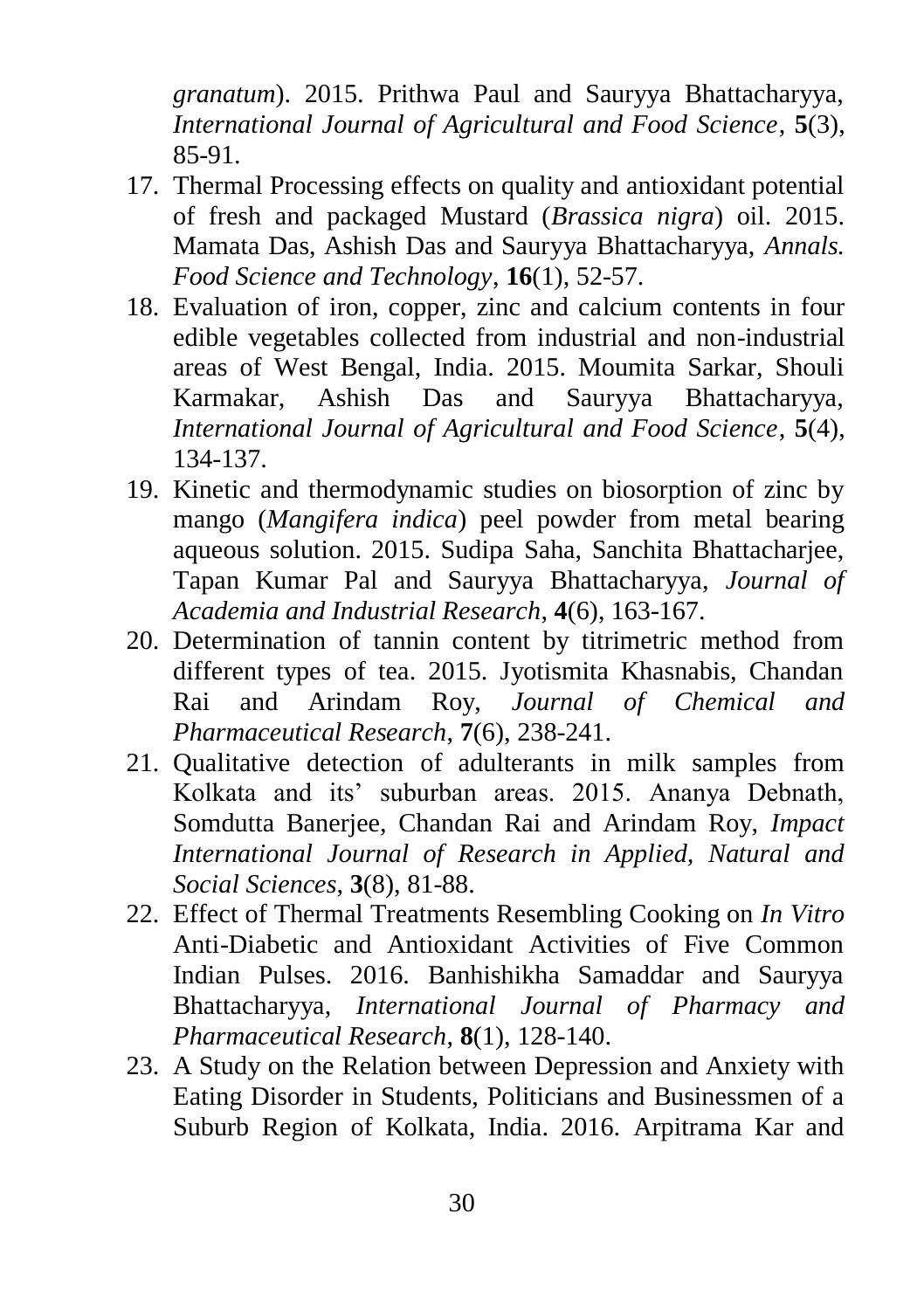Sauryya Bhattacharyya, *International Journal of Health Sciences and Research*, **6**(2), 315-322.

- 24. Antibiotic Resistant *Staphylococcus aureus* from Roadside Sweets and Snacks Sold in Kolkata and Adjoining Regions. 2016. Parna Majumder, Antara Sarkar, Subhasree Maity, Chandan Rai and Arindam Roy, *International Journal of Pure and Applied Bioscience*, **4**(6), 136-142.
- 25. Evaluation of antioxidant profile and phytochemical constituents of some Herb-supplemented black tea infusions. 2017. Gargi Chakrabarty, Sanchita Bhattacharjee and Sauryya Bhattacharyya, *International Journal of Pharmacy and Pharmaceutical Sciences*, **9**(12), 131-135.
- 26. Incidence of multiple drug resistant *Bacillus cereus* in some popular snacks and sweets sold in Kolkata City, India. 2017. Jyotismita Khasnabis, Paulomi Adhikari, Deblina Chowdhury, Chandan Rai and Arindam Roy, *Indian Journal of Microbiology Research*, **4**(1), 14-19.
- 27. Development and evaluation of sensorial and antioxidant properties of dairy products prepared from milks of soybean and Bengal gram. 2017. Sharmistha Mukherjee, Sanchita Bhattacharjee and Sauryya Bhattacharyya, *International Journal of Food Science & Nutrition*, **2**(5), 145-151.
- 28. Studies on Relationship between Depression and Anxiety with Eating Disorder in Bank Employees of Kolkata, India. 2018. Arijita Chakraborty and Sauryya Bhattacharyya, *International Journal of Science & Research Methodology*, **9**(4), 112-122.
- 29. Preparation and pharmacognostic evaluation of Sandesh, an Indian sweet dairy product, using natural colorant from *Clitoria ternatea* (Aparajita) flower. 2018. Nikita Saha, Sanchita Bhattacharjee and Sauryya Bhattacharyya, *International Journal of Food Science & Nutrition*, **3**(2), 19- 24.
- 30. Phytoestrogens: Recent Perspectives on their Chemistry and Biology. 2018. Parna Das Sarma, Sanchita Bhattacharjee, Nivedita Bhattacharjee and Sauryya Bhattacharyya, *World Journal of Pharmaceutical Research*, **7**(1), 407-423.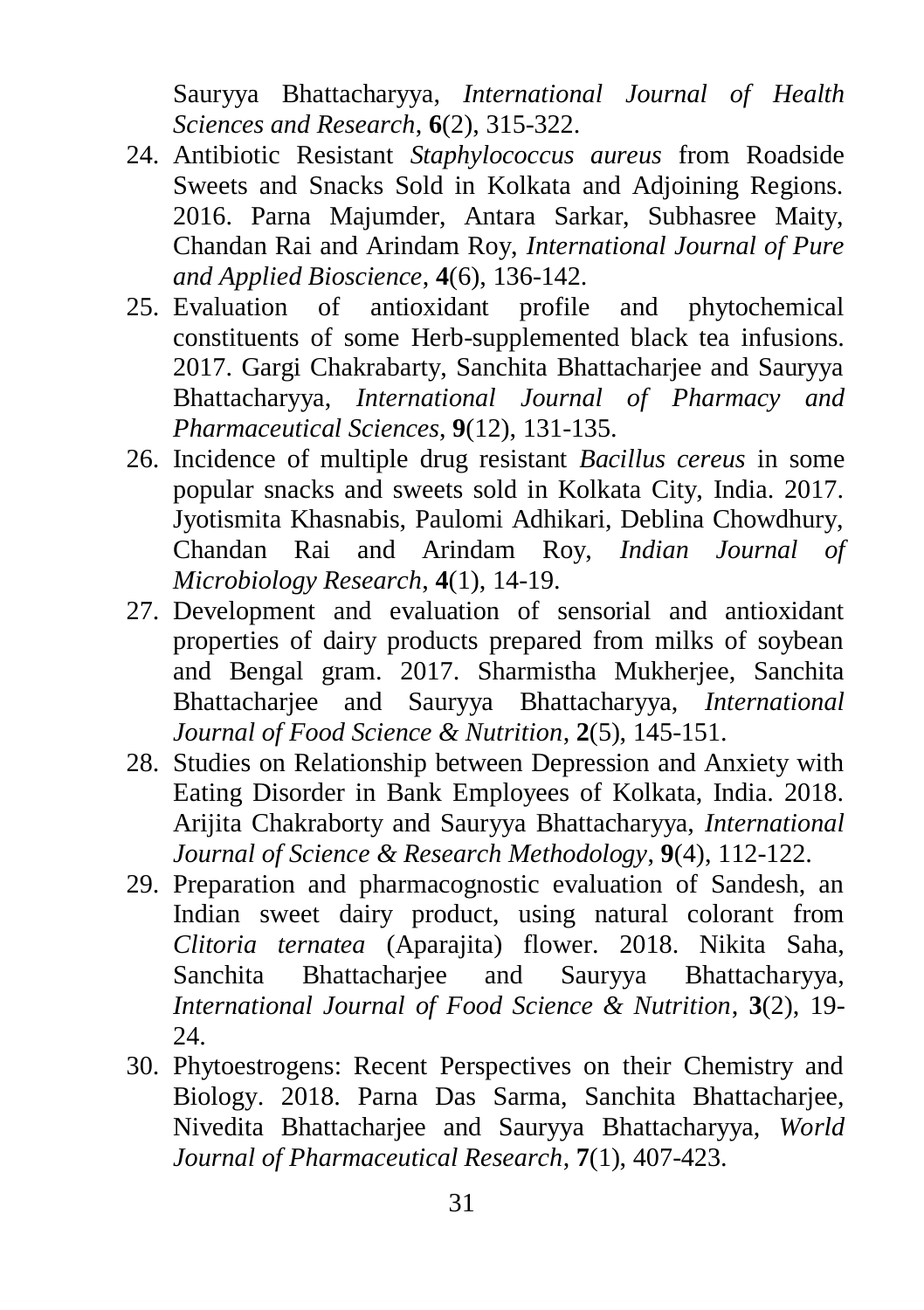- 31. Evaluation of detection methods of biofilm formation by *Bacillus cereus* and *Staphylococcus aureus* isolates from foods. 2018. S Banerjee, S Das, C Rai, S Bhattacharyya and A Roy, *Research Journal of Life Sciences, Bioinformatics, Pharmaceutical and Chemical Sciences*, **4**(3), 147-155.
- 32. Effect of Lead on Seed Germination and Biochemical Changes of Black Gram (*Vigna mungo*). 2018. Parna Das Sarma, Sanchita Bhattacharjee and Sauryya Bhattacharyya, *Asian Journal of Biochemical and Pharmaceutical Research*, **4**(8), 7- 19.
- 33. Utilization of mature and immature leaves of mango (*Mangifera indica*) for preparation and pharmacognostic evaluation of jellies. 2019. Riya Pal, Sauryya Bhattacharyya and Sanchita Bhattacharjee, *World Journal of Pharmacy and Pharmaceutical Sciences*, **8**(3), 910-923.
- 34. Assessment of Nutritional Status and Prevalence of Non-Communicable Diseases among Geriatrics of Rural and Urban West Bengal (India). 2019. Suparba Roy and Sauryya Bhattacharyya, *International Journal of Science & Research Methodology*, **12**(1), 27-34.

# **Department of English**

1. Saswata Kusari, "What a man! Is he a man? Reframing Srikanta"s Masculinity", *The Criterion*, (an International Journal in English), 2014,5(III), pp.263-271.

[\(www.thecriterion.com\)](http://www.thecriterion.com/)

- 2. Saswata Kusari, "Revisiting Bat-tala: An Attempt of Understanding its Curious Case", *The International Journal of Humanities and Social Studies,* November, 2014, 2(11), pp.97-102, [\(www.theijhss.com\)](http://www.theijhss.com/)
- 3. Saswata Kusari, "Gender Performativity: A Study of Dattani"s *On a Muggy Night in Mumbai* and *Dance Like a Man*." National Seminar Volume, UGC-sponsored National Seminar on Contemporary Trends in Drama: Theory, Practice and Criticism, March, 2012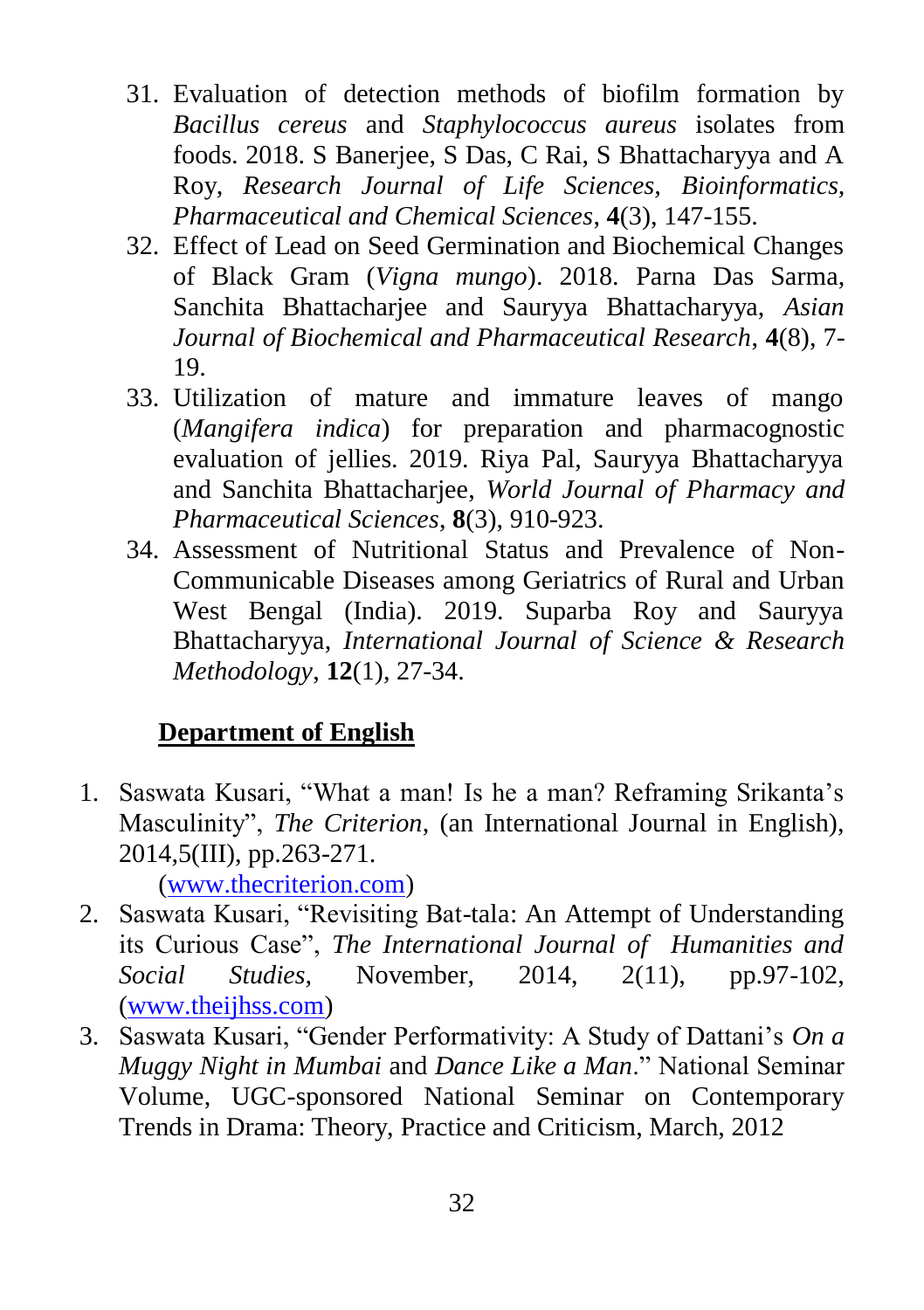- 4. Saswata Kusari and Mahua Bhattacharjee, "The Complicated Politics of Gender Identity in *Macbeth,*" The Criterion, December, 2014, pp.267-273. [\(www.the-criterion.com\)](http://www.the-criterion.com/)
- 5. Saswata Kusari and Mahua Bhattacharjee, "Teaching Language through Literature: Some Probabilities", *The Golden Line Magazine.* [\(http://www.goldenline.bcdedu.net/\)](http://www.goldenline.bcdedu.net/)
- 6. Saswata Kusari and Mahua Bhattacharjee, "Moving Beyond the Canons of English Literature: A Postcolonial Teacher"s Perspective", *The Golden Line Magazine*. [\(http://www.goldenline.bcdedu.net/\)](http://www.goldenline.bcdedu.net/)
- 7. Saswata Kusari, "*Dilwale Dulhaniya Le Jayenge* and the Construction of Normative Indian Femininity", *Asian Journal of Multidisciplinary Studies*, April, 2015, 3(4), pp. 152-156. [\(www.ajms.co.in\)](http://www.ajms.co.in/)
- 8. Saswata Kusari, "Women Before Feminisms: Contextualizing Sarojini Naidu", *Research Journal of English Language and Literature*, April, 2015, 3(1). pp. 64-69. [\(www.rjelal.com.](http://www.rjelal.com/))
- 9. Saswata Kusari, "Epistemology of 'The Quilt': Ismat Chughtai and anti-colonial desire", *Research Journal of English Language and Literature*, July-September, 2015, **3**(3), 34-38.
- 10. Saswata Kusari, "Transforming men: The Anglicisation of Bengali masculinity in the Colonial era", *Rupkatha Journal of Interdisciplinary Studies in Humanities*, **7**(2), 2015, 42-49.

# **Department of Geography**

- 1. Sovan Chattopadhyay, "The Changing Nature of Drainage Basin Shape, A Stream Order Based Analysis: Case Stusy Tangana River Basin, Balasore & Mayurbhanj District, Orissa", *International Journal of Humanities, Engineering & Pharmaceutical Sciences*, January. 2015, 1(9), pp. 43- 56. (www.ijheps.org)
- 2. Sovan Chattopadhyay, "Identification and Brief Discussion of Vital Flora Species as a Significant Element of Bad Land Palnt Ecology; A Resource Potential Analysis, A Case Study of Garbeta Badland, West Midnapore, West Bengal", *Environmental changes in Indian Subcontinent: A Geographical Perspective*.